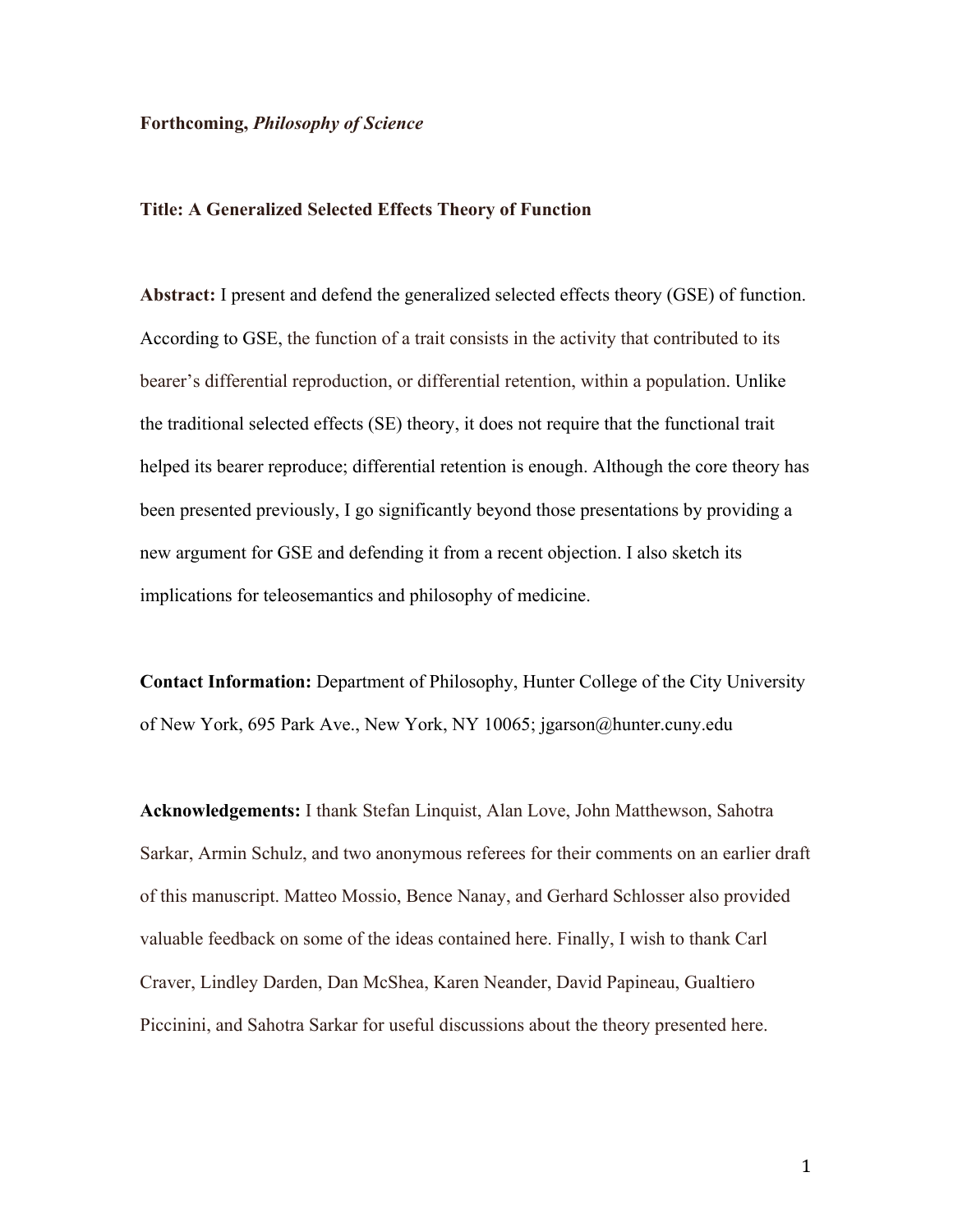## **1. Introduction.**

The selected effects (SE) theory of function holds, very roughly, that the function of a trait is whatever it was selected for by natural selection or some natural process of selection. For example (if certain biologists are correct), a function of zebra stripes is to ward off biting flies, because that is why they evolved by natural selection (Caro et al. 2014). Of course, SE allows a trait to have more than one function, since a trait can be selected for more than one feature. The strongest rationale for SE is that it accounts for the distinction between function and (lucky) accident, and it makes sense of the explanatory and normative dimensions of functions. I will explain these in Section 2.

Natural selection is not the only process that generates new functions. Many SE theorists think there are other function-bestowing selection processes in the natural world. For example, many function theorists have suggested that learning by "trial-and-error" (instrumental learning) generates new functions (Millikan 1984, 28; also see Wimsatt 1972, 15; Papineau 1987,65; Godfrey-Smith 1992, 292; and Griffiths 1993, 419 for similar thoughts). Here, an organism is in a situation in which there are a number of behaviors available to it (e.g., run, jump, or pull a lever). It tries out these behaviors in a somewhat random fashion and one of them (say, lever-pulling) results in a reward, such as a food pellet. The organism's tendency to repeat that behavior is reinforced. As a consequence, the behavior is "differentially reproduced," that is, reproduced *over* other behaviors available to it. As a result of this process, the behavior acquires a novel function, one that might be evolutionary unprecedented. Trial-and-error is far from being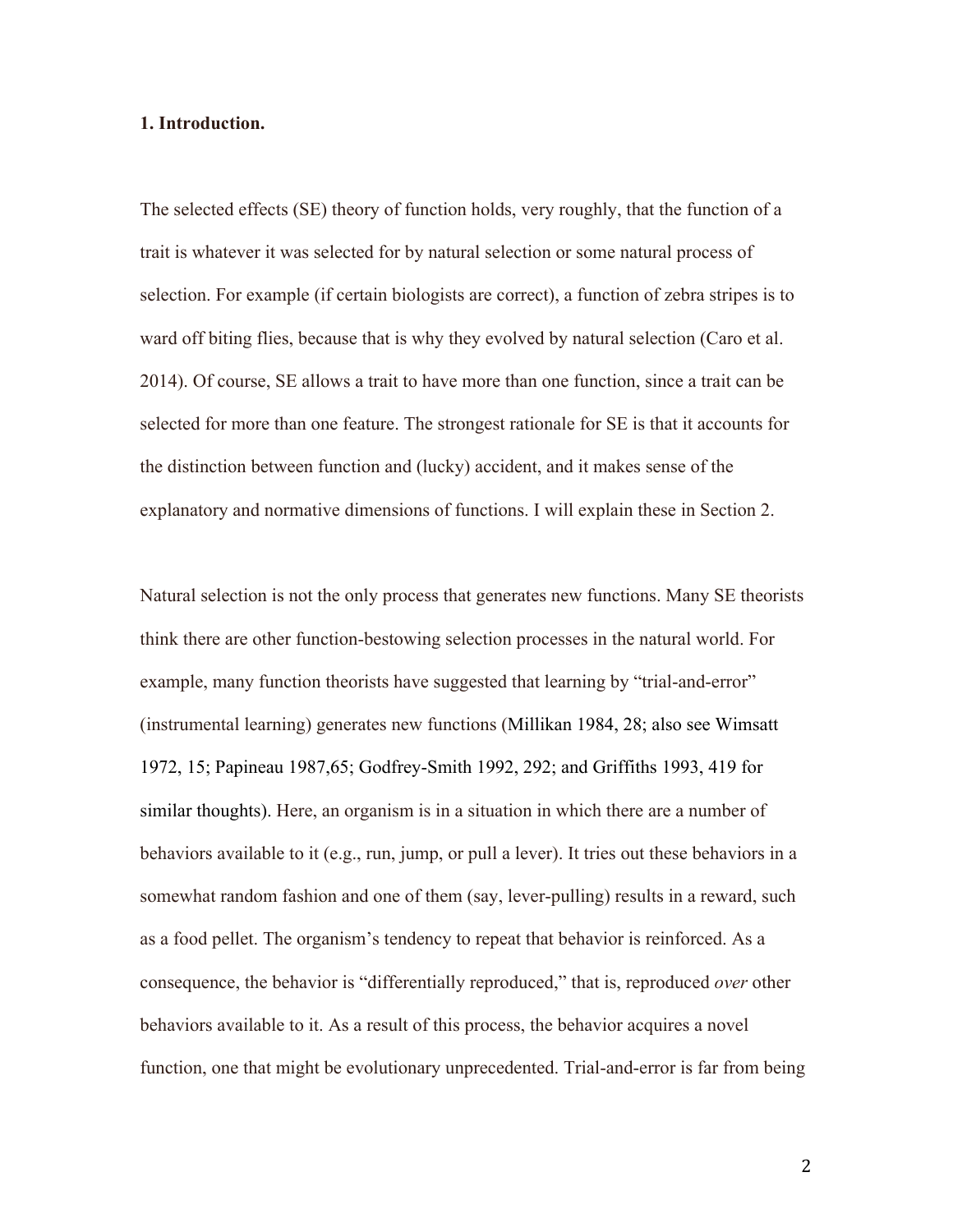the only way that organisms learn about the world. The point here is that, conceptually speaking, it constitutes a kind of function-bestowing selection process when it does happen to occur.

I wish to push this line of reasoning even further, in ways that previous SE theorists have not explored. I call this the "generalized selected effects" theory of function (GSE) (see Garson 2011; 2012; 2015; 2016). In my view, in order to acquire a new function, a trait need not even have helped its bearer reproduce. It need merely have helped its bearer persist better (longer, more effectively) than some *alternative* trait, within a population. There must be a kind of selection process but it need not act over reproducing entities. My view of function is historical and disjunctive: a function of a trait is any activity that either caused the trait to be differentially retained, *or* differentially reproduced, within a population. Therefore, any trait that has an SE function also has a GSE function, but not conversely. (In the following, I will use "SE" to designate the traditional theory that restricts functions to entities that reproduce, and "GSE" for the disjunctive theory.)

Why would anyone accept GSE? GSE is supported by the same rationale that supports SE, but it does away with an unprincipled restriction on the latter. The restriction is that, in order to have a function, an entity must be part of a lineage of entities that are related to one another by reproduction or "copying."1 This restriction has never been

 $1$  In Millikan's (1984, 18) terms, a functional trait token must be a member of a

<sup>&</sup>quot;reproductively-established family." In Neander and Rosenberg's (2012) more recent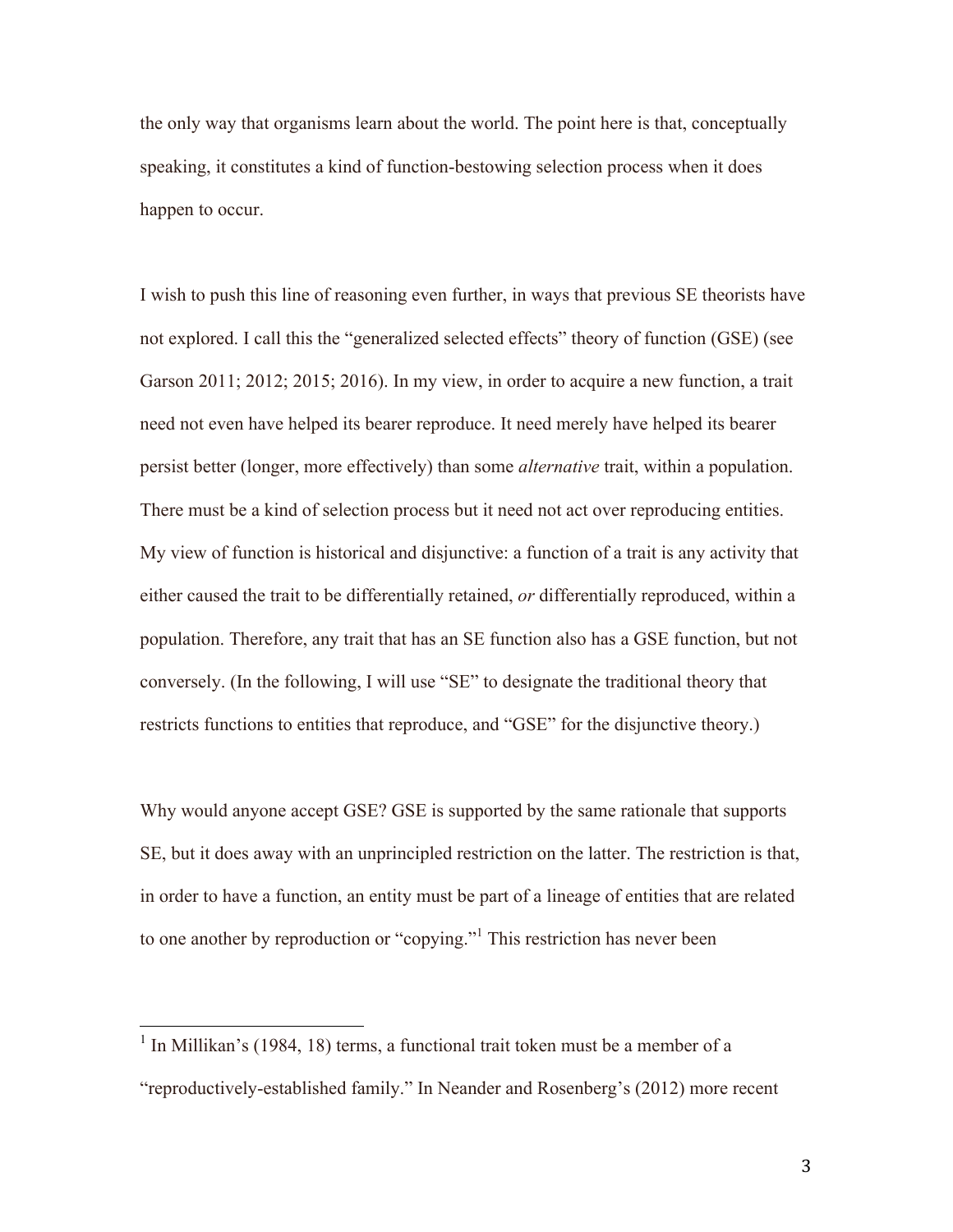convincingly argued for; rather, it has been simply taken for granted as part of the parcel of ideas constituting SE. To be sure, SE theorists have been willing to extend the idea of reproduction or copying well beyond natural selection in the evolutionary context, to include things like learning by trial-and-error, where certain behaviors (loosely speaking) are "copied" – that is, they are repeated more frequently – than others. Yet why restrict functions to items that reproduce?

What are the benefits of extending the theory in the proposed way? The most important benefit is that it allows a process called "neural selection" to create new brain functions – that is, new *direct proper functions -* during an individual's lifetime (below I will return to this distinction between direct and derived proper functions). There are different sorts of neural selection processes, including synapse selection, whole-neuron selection, and neural group selection, though synapse selection is the most well-documented of these (e.g., see Edelman 1987; Changeux 1997; Wong and Lichtman 2002; Innocenti and Price 2005; Garson 2012). Synapse selection can sculpt highly sophisticated and adaptive neural structures, such as abnormal ocular dominance columns in the visual cortex. It may even play a role in certain forms of damage-induced neural plasticity, such as crossmodal reassignment (when part of the brain that is specialized for processing information from one sensory organ becomes recruited, through loss or damage, to serve another). But synapses do not, in any obvious sense, reproduce. They are just retained more or less successfully. If GSE is correct, then new functions arise continuously in the brain over

parlance, it must be part of a "lineage of trait tokens parsed by changes in selection pressures."

<u> 1989 - Andrea Santa Andrea Andrea Andrea Andrea Andrea Andrea Andrea Andrea Andrea Andrea Andrea Andrea Andr</u>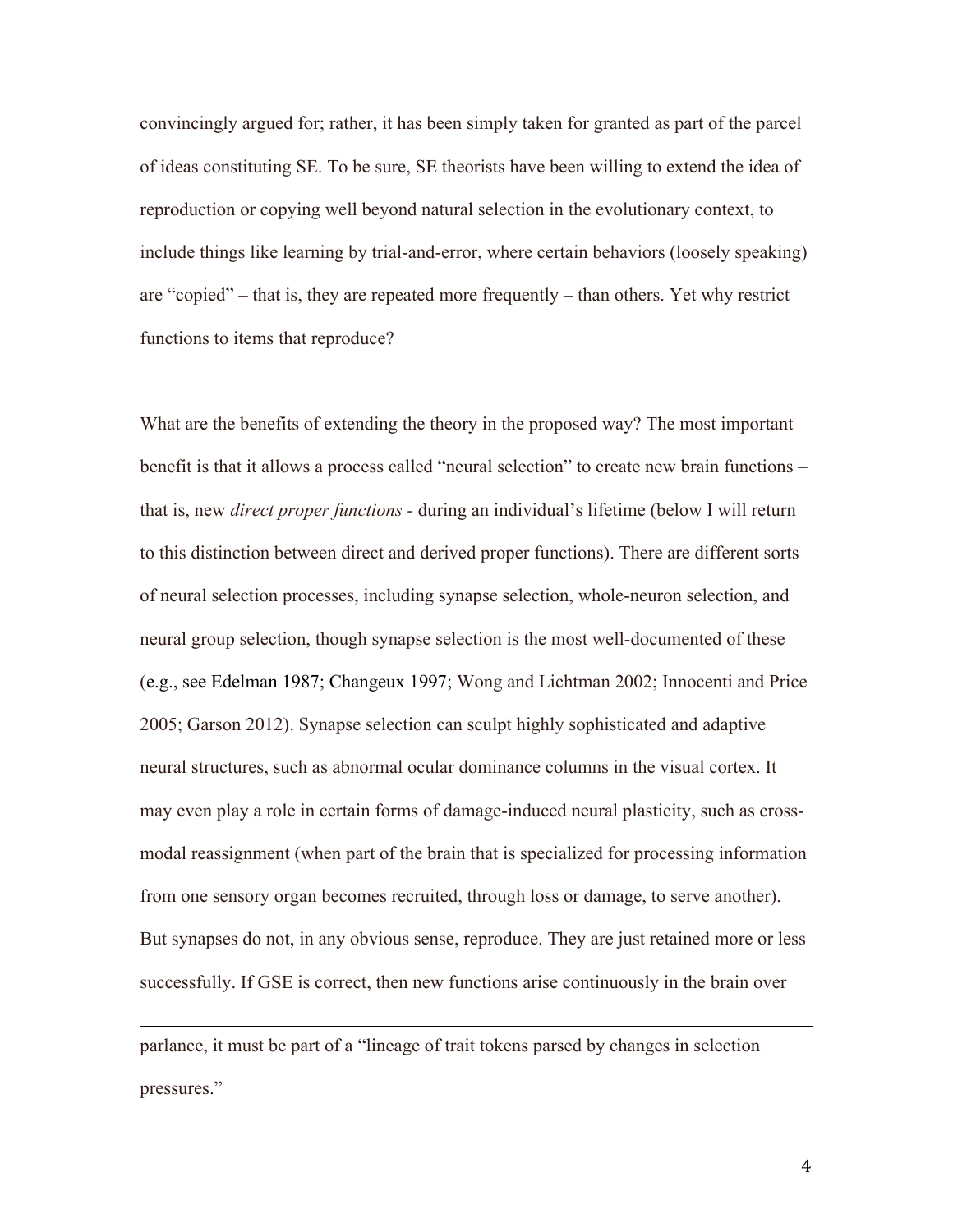the lifetime of the organism. It seems unmotivated, and on reflection, even bizarre, to allow natural selection and trial-and-error to create new (direct proper) functions, but not to allow neural selection to create such functions as well.

Extending the theory in this way has far-reaching implications for other areas of philosophy (outside of philosophy of biology), including philosophy of mind and philosophy of medicine. These include the attempt to make sense of representational content in terms of biological function, and the attempt to understand health, disease, and mental disorder in terms of the failure of function. I will sketch some of those implications in the final section.

I have presented the core of this account elsewhere (Garson 2011; 2012; 2015; 2016). In those other contexts, I was mainly concerned with applying the theory to related problems in the philosophy of science, particularly those pertaining to neuroscience and to function pluralism. I did not devote significant space to arguing for the view and defending it from objections. Here, I seek to remedy that shortcoming. I go substantially beyond those presentations in two ways. First, I provide a novel argument for the theory, based on parity of reasoning. In short, I maintain that anyone who accepts SE (where functions are limited to entities that reproduce) should, by parity of reasoning, accept GSE instead. Second, I defend the account from a recent version of the liberality objection, one that I have not previously responded to at any length.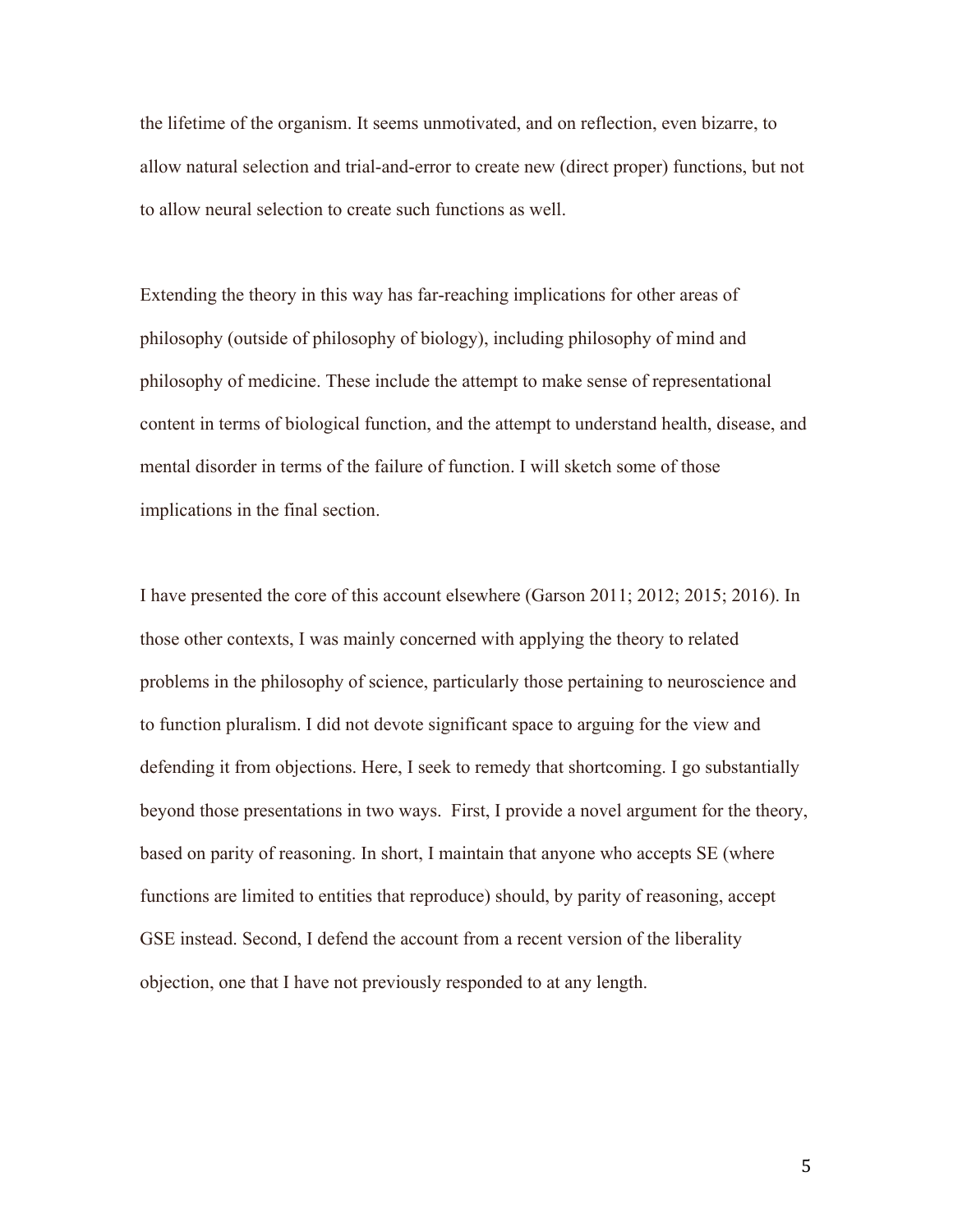In Section 2, I will outline the basic rationale for the traditional SE theory. In Section 3, I will show how theorists extended SE to include other sorts of selection processes, such as trial-and-error learning and antibody selection. Yet even this broadened construal of SE, I argue, contains an unnecessary limitation. In Section 4, I will show how the exact same rationale supports GSE. I will also point to one benefit of GSE, namely, that it allows neural selection to be a function-bestowing process. In Section 5, I will respond to the charge that GSE assigns functions in an overly-liberal way; in particular, I will respond to a novel version of this liberality objection. In the final section, I will sketch implications for representational content and health and disease.

Note that the question that I am pursuing here is different from, and independent of, the question of how to define "natural selection," per se. My claim is that, as far as our theory of function goes, we should interpret the notion of "selection" very liberally to include processes like trial-and-error learning and neural selection, in addition to natural selection in the evolutionary sense. I am not, however, arguing that we should accept a correspondingly liberal definition of "natural selection" itself; I remain agnostic on that question. (See Bouchard (2008) and Godfrey-Smith (2009) for two contrasting approaches to defining "natural selection.")

Relatedly, I am not going to deliberate on the question, which some authors have discussed, of whether or not *neural* selection is a legitimate subtype of *natural* selection. Darden and Cain (1989, 123) define natural selection generally enough to include neural selection as one subtype; Reeke (2001, 553) favors this inclusion. Hull et al. (2001, 513)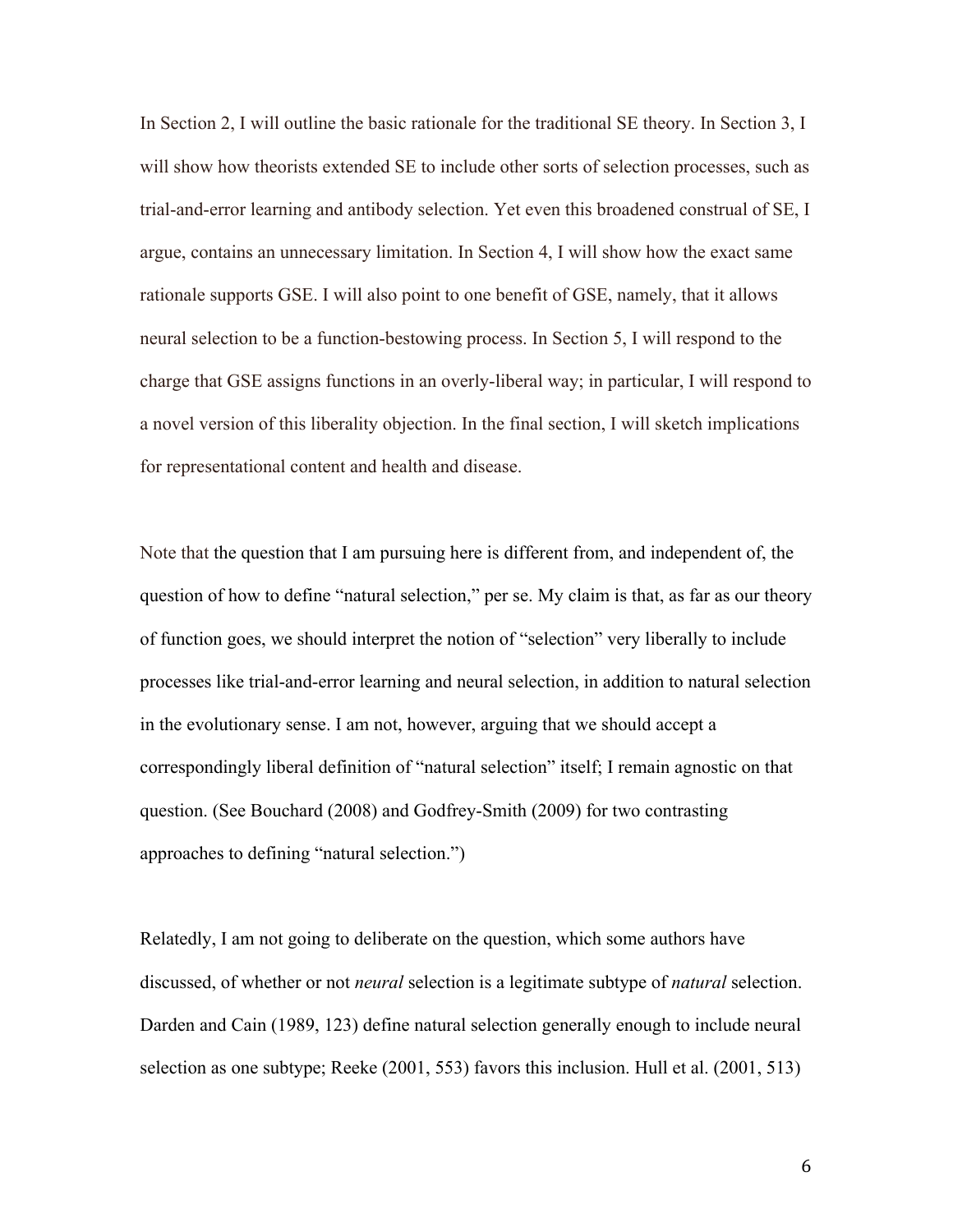define natural selection more restrictively, in such a way as to exclude neural selection; Fernando et al. (2012, 4) favor this more restrictive definition, and argue that Edelman's "neural group selection" is not, strictly speaking, a Darwinian process because neural groups do not reproduce. I am not, here, interested in the question of whether neural selection is a subtype of natural selection. My interest here is in explaining what functions are. In order for a trait to possess a function, I claim, mere differential retention is sufficient, regardless of whether differential retention suffices for natural selection.

# **2. The Rationale for SE.**

Why would anyone accept SE? The rationale is simple: SE satisfies three traditional, and widely-recognized, desiderata for a theory of function. It also does so in a way that is biologically plausible and that avoids a host of counterexamples that plague related theories.

The three desiderata for a theory of function are as follows (though different theorists disagree slightly on the exact make-up of this list of desiderata). First, any such theory should make sense of the distinction between function and (lucky) accident. My nose helps me breathe, and it holds up my glasses, but only the former is a function. Why?

Second, some function ascriptions purport to be explanatory. Specifically, in some contexts, when a biologist attributes a function to a trait, he or she purports to explain why the trait exists. When Tim Caro and his colleagues (Caro et al. 2014) argued that a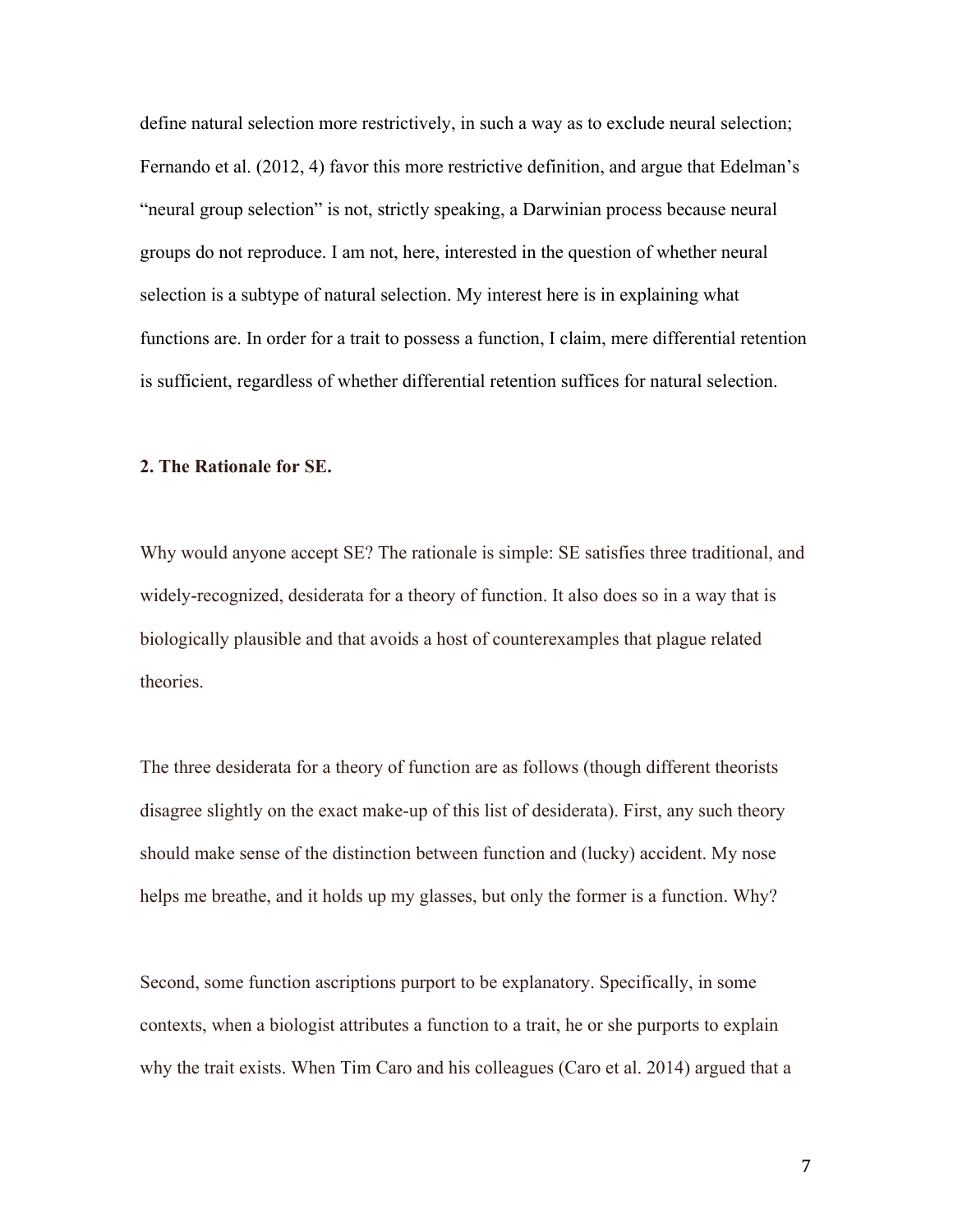function of zebra stripes is to deter biting flies, they purported to explain, in some causalhistorical sense, why zebras are striped, rather than, say, mono-colored. Biologists do not always use function in this explanatory, "why-it-is-there" sense. But sometimes they do, and when they do, we should take it seriously. Philosophers have long been puzzled by the explanatory import of function statements. How can the effect of a trait explain the existence of that very trait? (This is the problem of "backwards causation" – see Ruse 1973.)

Third, functions are "normative," in a special sense that I will explain here. To say that functions are "normative" simply means it is possible for a trait token to possess a function it cannot perform (that is, something like malfunction is possible). If I break my arm in a skiing accident, my arm cannot perform its natural function, or at least not as well. It is "malfunctioning" or "dysfunctional." "Normativity," in the special sense that I use the term, has nothing to do with values or ethics. But there is still a question about how a function can linger, as it were, in the absence of the corresponding capacity. By virtue of what does a trait possess a function that it is no longer capable of performing?

The main strength of SE is that it neatly satisfies these three desiderata, and it does so in a way that coheres well with real biological usage. First, the reason the zebra's stripes have the function of deterring biting flies, rather than entertaining guests on safaris, is because that is why stripes evolved by natural selection. Second, if the function of the trait is what it was selected for in the past, then when we attribute a function to a trait we implicitly offer a causal explanation for why the trait exists (e.g., why zebras generally have stripes,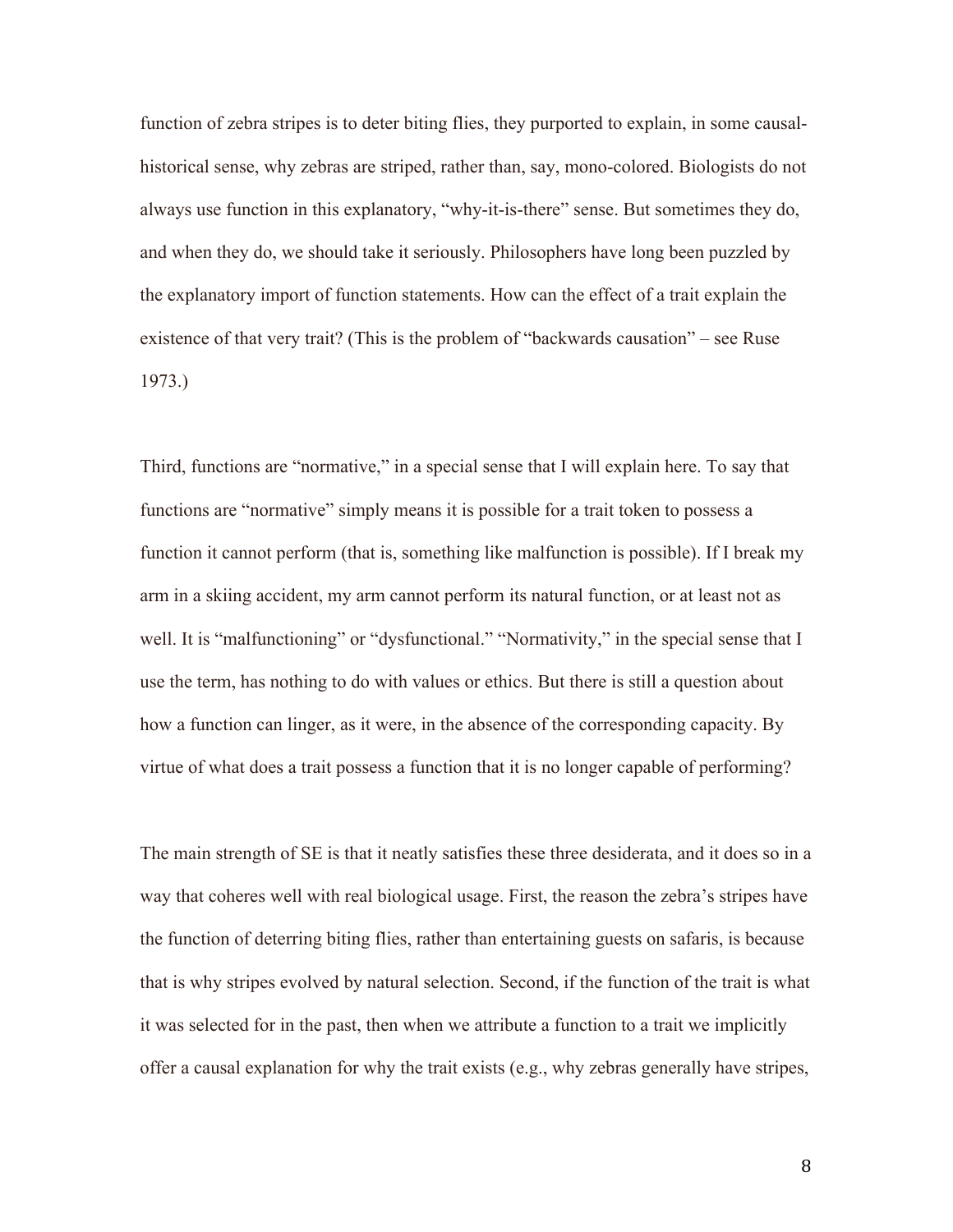rather than being, say, mono-colored). Third, SE makes the function of a trait depend on its history, rather than its current-day capacities. So, it is easy to see how a trait can possess a function that it can no longer perform. SE makes something like dysfunction easy to understand.

Of course, SE has its detractors. Unfortunately, I do not have the space here to discuss the major objections that have been leveled against the theory over the last four decades. Nor do I have the space here to consider how well, or how poorly, all other theories of function can satisfy these three desiderata, such as fitness-contribution theories or causal role theories.<sup>2</sup> Nor do I defend, here, why those desiderata are the correct ones to consider when assessing a theory of function. I deal with these problems extensively in another place (see Garson 2016). Fortunately, my primary goal here is fairly limited in scope. Instead of defending SE extensively, I wish to argue for the following conditional: if one accepts SE, then, by parity of reasoning, one ought to accept GSE instead.

Here is a potential objection: if the best argument for SE is that it satisfies the three desiderata outlined above, and if GSE satisfies those desiderata with fewer unnecessary assumptions, then GSE might be preferable to SE. However, there might be other,

 $2^2$  For example, some theorists believe that any process that exhibits the right sort of feedback loop, where the past effect of a trait somehow contributes to the continued existence of the trait itself, can generate new functions, even if it does not involve selection (for example, Schlosser 1998; McLaughlin 2001; Sarkar 2005, 18; Weber 2005, 39; Mossio et al. 2009; see Garson forthcoming a for criticism).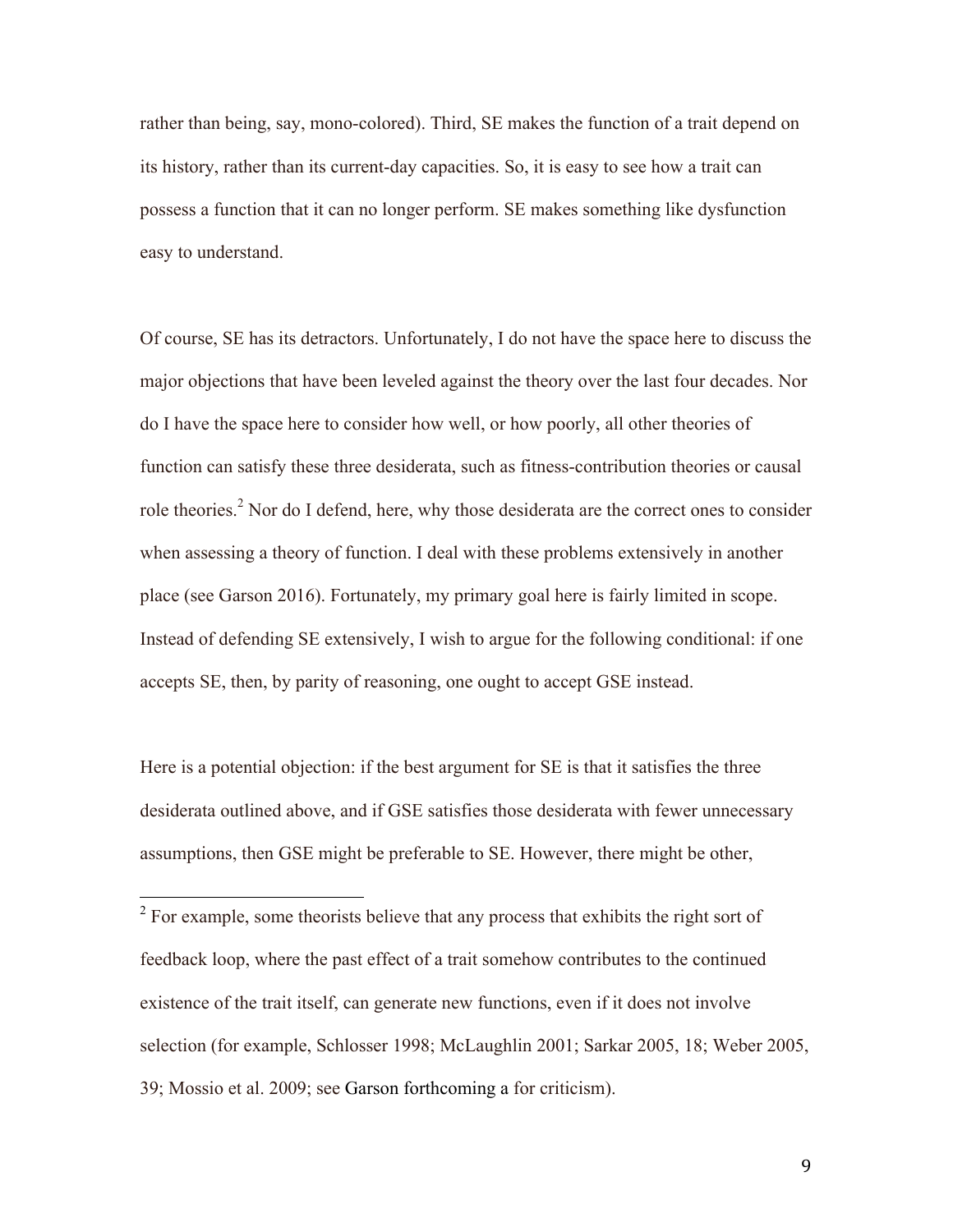independent, arguments for SE that have nothing to do with its satisfying those three desiderata. For example, one might argue that sometimes, when evolutionary biologists say that a trait has a function, all they mean is that it evolved by natural selection. If that is correct, then a good argument for SE is that it reflects explicit biological usage correctly, and perhaps even better than GSE.

I agree entirely with that assessment (that is, that *if* there is a good argument for SE that has nothing to do with its ability to satisfy those three desiderata, then SE might be preferable to GSE.) However, I would make two points in response. First, many SE theorists do, in fact, say that the best argument for SE is that it satisfies one or more of those three desiderata. For example, Wright (1973, 159) defends his precursor to SE by pointing to the explanatory role of functions; Millikan (1989, 296) and Neander (1991, 180) defend SE by appeal to the normativity of functions; Lewens (2004, 129) defends SE by pointing out that it satisfies all three desiderata (despite his reservations about the theory which I will indicate in Section 5). None of these authors argue that SE can be directly "read off" surface features of biological usage. To the extent that one is an SE theorist of that stripe, one ought to accept GSE instead of SE. Second, the claim that SE accurately reflects explicit biological usage is quite controversial. Many philosophers of biology have rejected SE precisely because they think that evolutionary biologists do not, in general, explicitly appeal to selection history when they attribute functions to traits (e.g., Schlosser 1998, 304; Wouters 2013, 480). So I still think that the best argument for SE is that it satisfies these three desiderata. That does not mean that the SE theory is not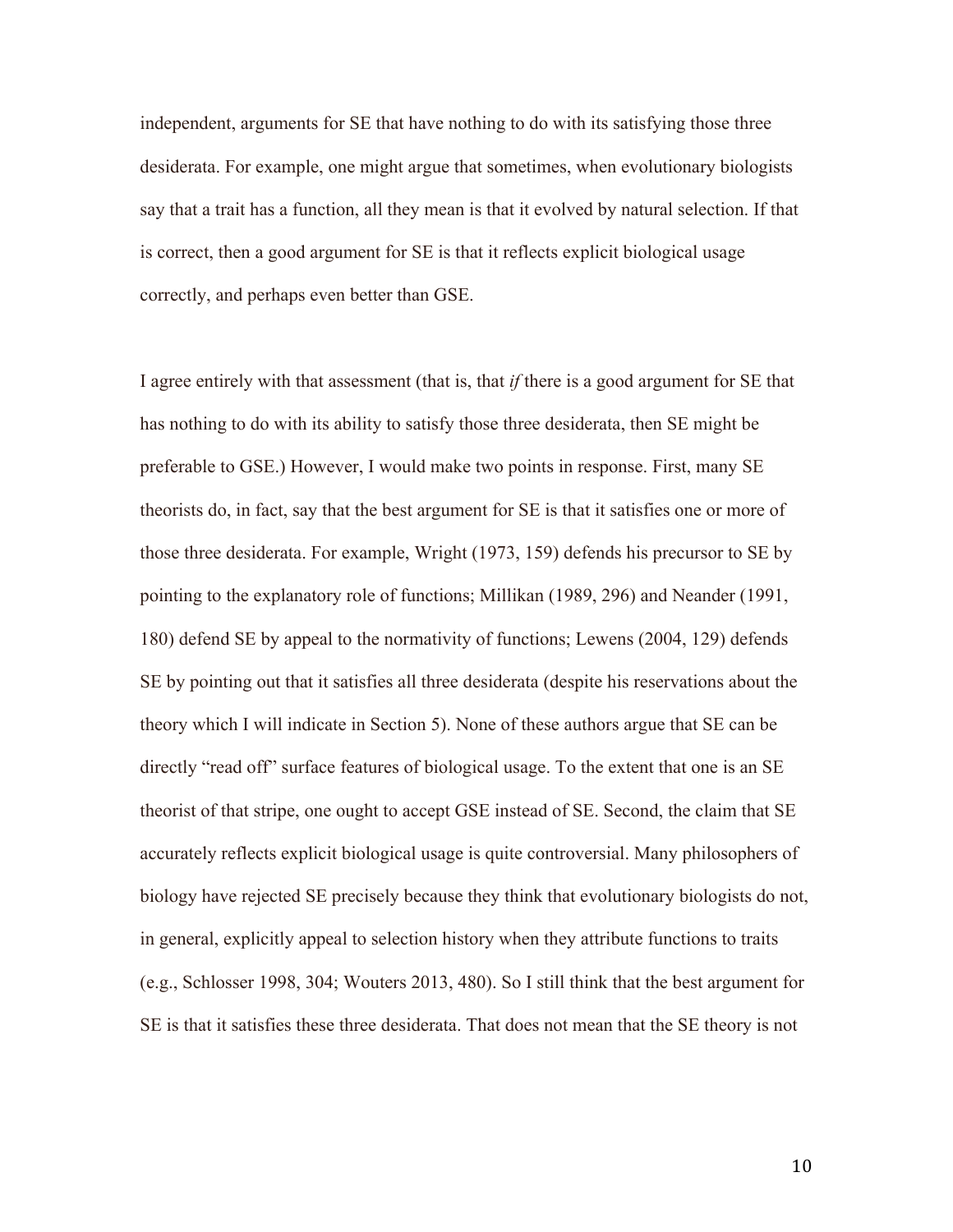grounded in biological usage; rather, *these desiderata* themselves are ultimately justified by appeal to explicit biological usage.

I wish to make three qualifications before continuing, in order to avoid potential misunderstandings. First, SE is typically understood as a theory of biological function, rather than a theory of artifact function. This is also how I understand GSE. So, even if it does not capture artifact functions, that is not a strike against it. Second, many SE theorists accept a certain form of pluralism about functions. They believe that sometimes, when biologists attribute functions to traits, they are implicitly appealing to SE, and sometimes they are implicitly appealing to the causal role (CR) theory (see, e.g., Godfrey-Smith 1993, 200; Griffiths 2006, 3). I accept this somewhat restrictive sort of pluralism though I would replace SE with GSE (see Garson forthcoming b). I do not accept a sort of pluralism that acknowledges both SE and GSE as legitimate theories of function in their own right. Third, SE is probably best understood as a sort of theoretical definition of "function" (as in "water is H2O"), or even a conceptual analysis of the way that modern biologists use the term, rather than a conceptual analysis of lay usage. Therefore, the fact that many ordinary people do not use the word "function" in this sense should not count against SE. The same holds for GSE.

# **3. Selection Processes in Nature.**

Many SE theorists have been careful to note that there are other sorts of selection processes in the natural world, in addition to natural selection, and that these other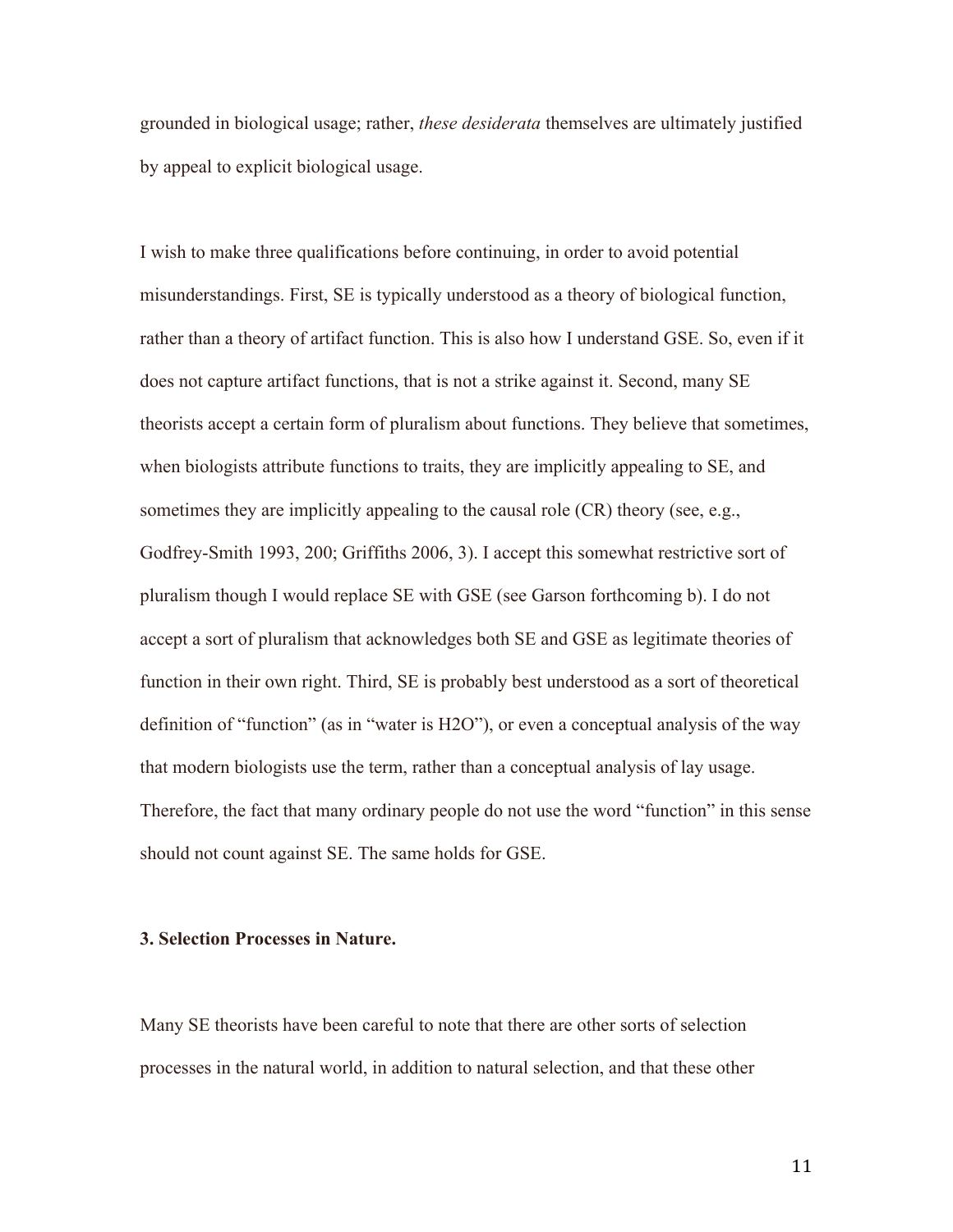selection processes can create new functions. I am not just referring to multi-level selection processes, for example, at the level of the gene or the group (Lewontin 1970; Sober and Wilson 1998). Other such processes may include learning by trial-and-error, and the selection of antibodies in the immune system. I suspect that this selectionist picture can even be extended to the differential replication of transposable elements in the genome, that is, to bits of selfish DNA that duplicate and re-insert themselves along the chromosome (Elliott, Linquist, and Gregory 2014). These considerations show that new SE functions can arise over an individual's lifetime, and not merely over multiple generations.

What exactly do these various processes – natural selection, trial-and-error learning, and antibody selection – have in common that makes them selection processes? Very abstractly, the three processes share the same general features. There is a population of entities that differ from one another in certain ways (see Section 5 for a careful explication of what a population is). Because of those differences, some of the entities reproduce, or "get copied," more effectively than others.<sup>3</sup> When a group of entities exhibits this sort of pattern, it can generate new functions. There is nothing special about

<sup>&</sup>lt;sup>3</sup> Of course, traits typically do not "reproduce;" they help their bearers reproduce and are inherited. When I say that *traits* reproduce, I mean that as shorthand for the latter, more precise statement.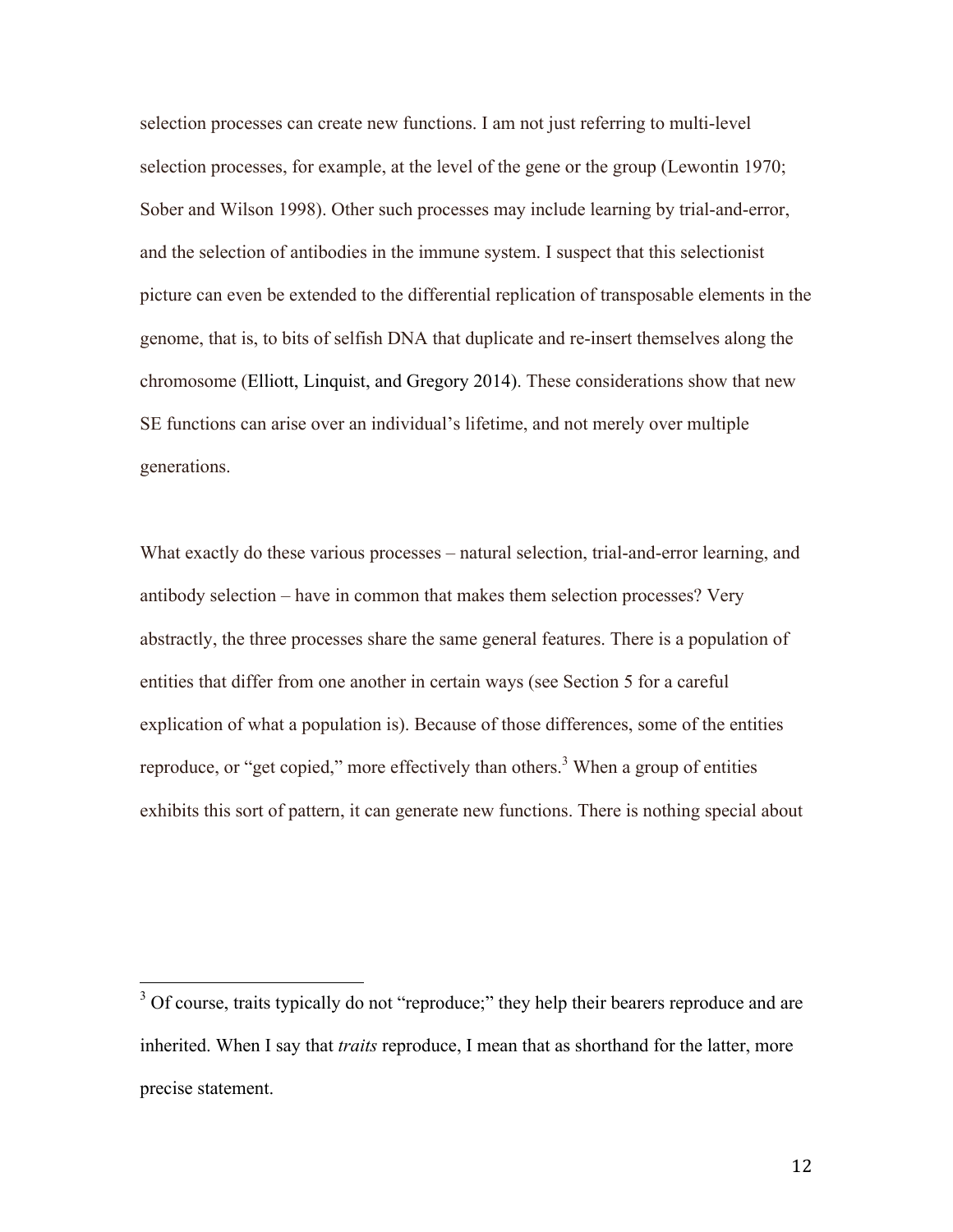the connection between natural selection and function, except for the fact that natural selection embodies this particular pattern.<sup>4</sup>

I will begin with trial-and-error, not because it is the most common learning procedure, but because it is the most familiar. By "trial-and-error," I do not refer to any highly specific mechanism, but rather, any learning process that has the following general characteristics. An organism is in a situation in which there are multiple behaviors available to it. It tries out these behaviors in a somewhat random fashion, and one of them is correlated with a reward. That fact that the behavior is correlated with a reward causes that behavior to recur more frequently, in that situation, than the others. This is a sort of "differential replication" of behaviors in the animal's behavioral set (McDowell 2009).

Trial-and-error strikes me as a genuine function-bestowing process because it satisfies the three desiderata described above. Most importantly, it captures the explanatory dimension of functions. For suppose one asked, "why does that animal behave that way?" One correct answer is, "because that behavior results in a reward." Another way to answer is to say that the function of the behavior is to produce the reward.<sup>5</sup>

<sup>4</sup> Many theorists have tried to give a precise account of what this "general selection" process amounts to, such as Darden and Cain 1989 and Hull et al. 2001. However, they did not attempt to form a connection between this generalized notion of selection and the debate about biological function.

 $<sup>5</sup>$  I am neither claiming that trial-and-error, in the sense that I use the term here, is the</sup> only way that new behaviors are acquired, nor that it is the most important way. An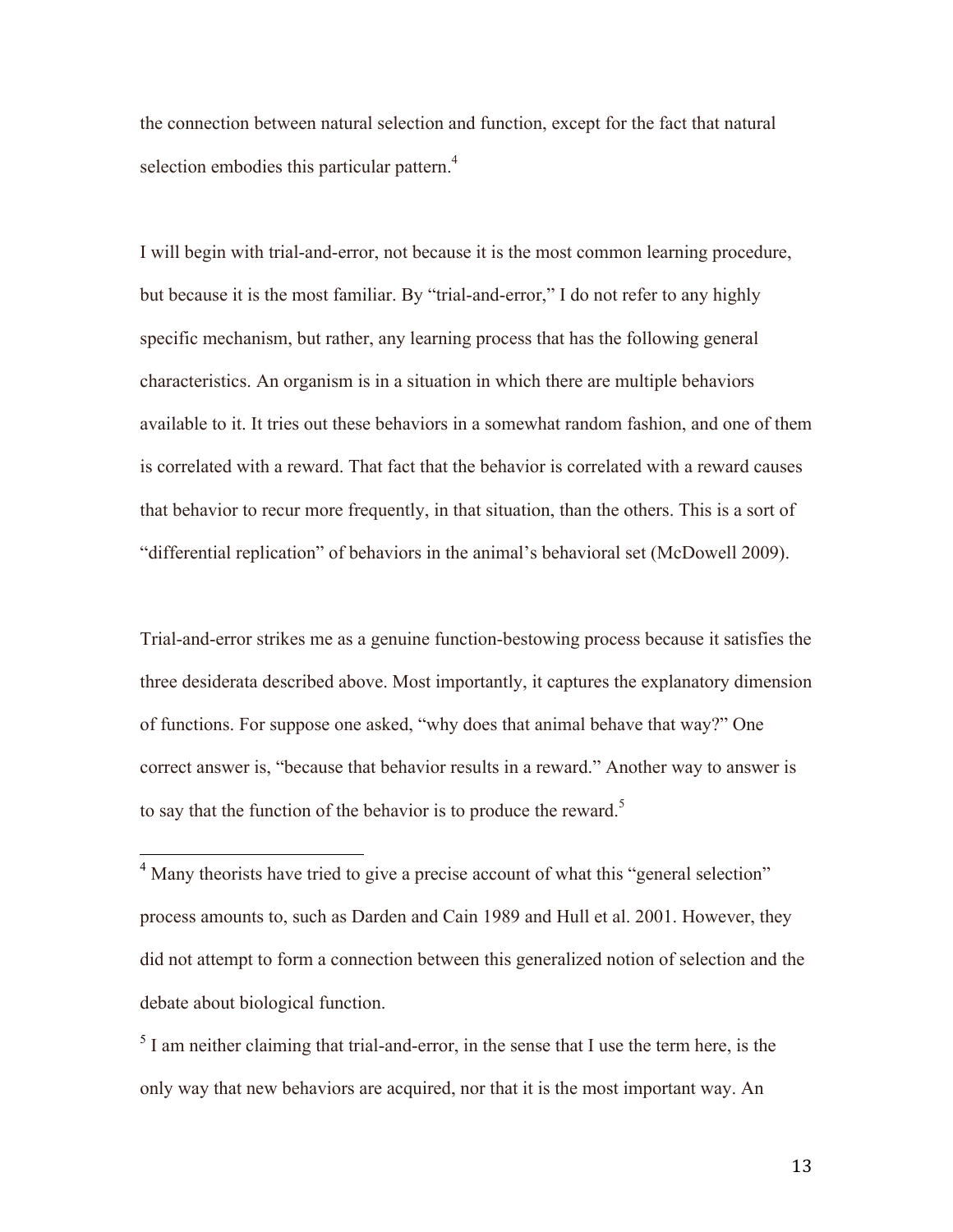Now, there is a potential wrinkle here with learning by trial-and-error. In trial-and-error, is there anything like *reproduction* or copying taking place? Millikan (1984, 27) considers trial-and-error learning as a process that creates new functions, precisely because she thinks that one behavior is "copied" from another, in the same sort of way that one stretch of DNA is copied from another. Yet we might hesitate to accept this way of putting things. Arguably, the case of trial-and-error is better described as the differential *retention* of one behavioral disposition (i.e., neural structure) over *another* behavioral disposition. But if that is correct, then trial-and-error would not, on her view, give rise to new, direct proper functions. (Interestingly, and this is a possibility that I will explore in the next section, Millikan could say that even if trial-and-error learning does not generate *direct proper functions*, because it does not involve something like reproduction, it can still generate *derived proper* functions. I will return to this complication below.) One benefit of accepting GSE over SE is that GSE only requires differential retention, rather than differential reproduction, so it easily explains how trialand-error can create new (direct proper) functions, without assuming that behaviors undergo something like reproduction.

organism can learn by modeling the behavior of another, even if there is nothing like selection taking place. Kingsbury (2008) offers such reasons in her criticism of SE theorists' appeal to trial-and-error learning. Moreover, there may be other ways that a behavior can acquire a novel function (for example, because it is an adaptation shaped by natural selection). I appeal to trial-and-error because it illustrates the principle that SE can be extended well beyond the domain of natural selection alone.

<u> 1989 - Andrea San Andrea San Andrea San Andrea San Andrea San Andrea San Andrea San Andrea San Andrea San An</u>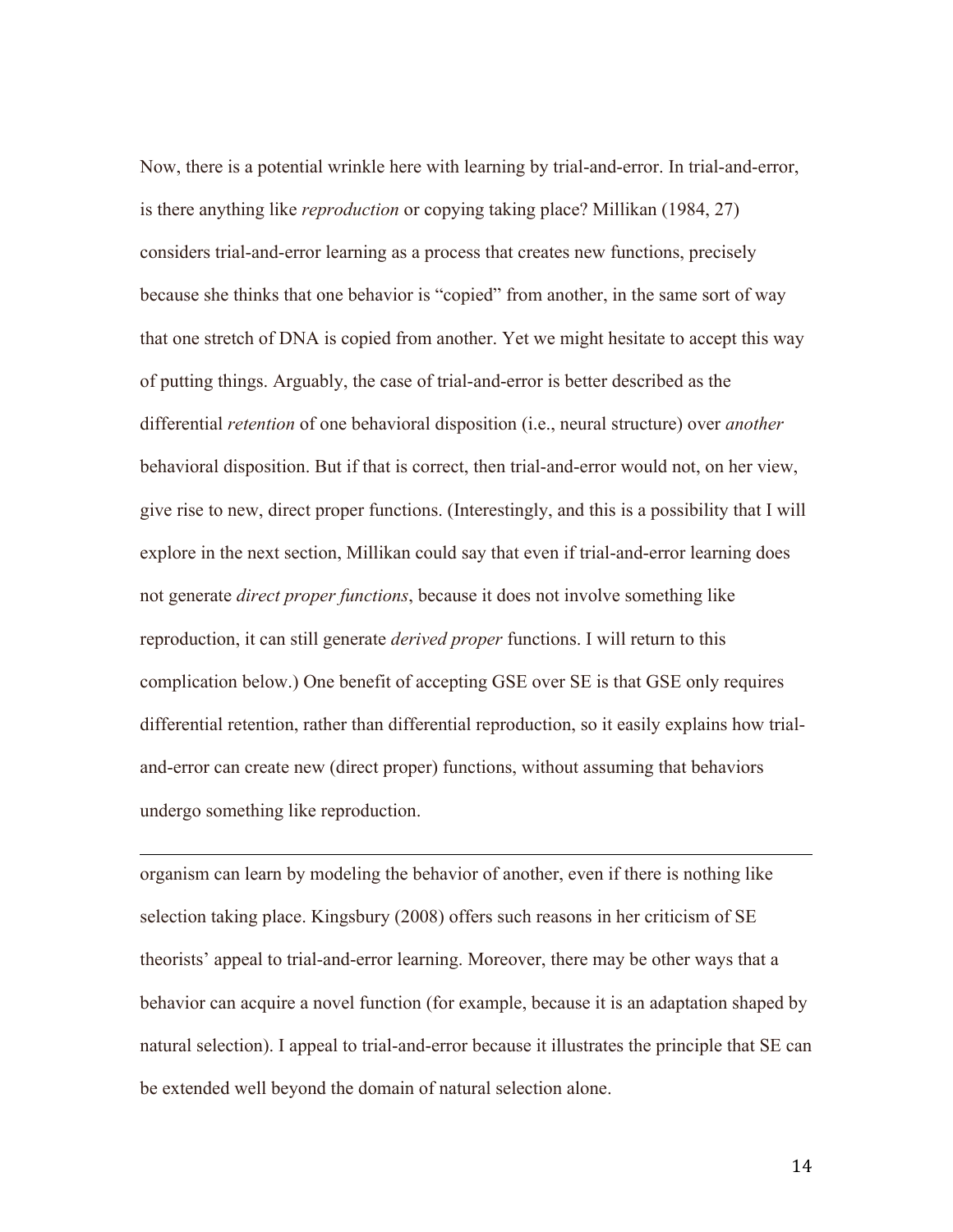Another example of a selection process is antibody selection in the immune system (see Garson 2012). At birth, a mechanism of genetic recombination produces a vast number of different antibodies. Each antibody has a distinctive "shape," which corresponds to a real or possible antigen (foreign body). When the antibody makes contact with its corresponding antigen, that antibody is multiplied throughout the bloodstream. This process ensures that we are equipped with the antibodies we need to fight off the most common infections in our surroundings.

My argument is *not* that trial-and-error is a function-bestowing selection process because it is "similar enough" to natural selection in the evolutionary sense. Nor am I claiming that antibody selection is a function-bestowing process because it, too, is "just like" natural selection in the evolutionary sense. My argument does not hinge on whether there are deep similarities between trial-and-error and natural selection, or merely superficial ones. My argument appeals to parity of reasoning. The reason that natural selection is a function-bestowing process is because it accounts for the explanatory and normative features of function, and the function/accident distinction. But by that reasoning, antibody selection and trial-and-error should also count as function-bestowing processes, too.<sup>6</sup>

 $6$  I am assuming, as I noted in Section 2, that the best argument for SE is that it satisfies those three desiderata, rather than that it can be explicitly "read off" biological usage. If I am mistaken about that, then it *does* matter quite a bit whether trial-and-error and antibody selection are highly analogous to natural selection. I thank an anonymous referee for pointing this out.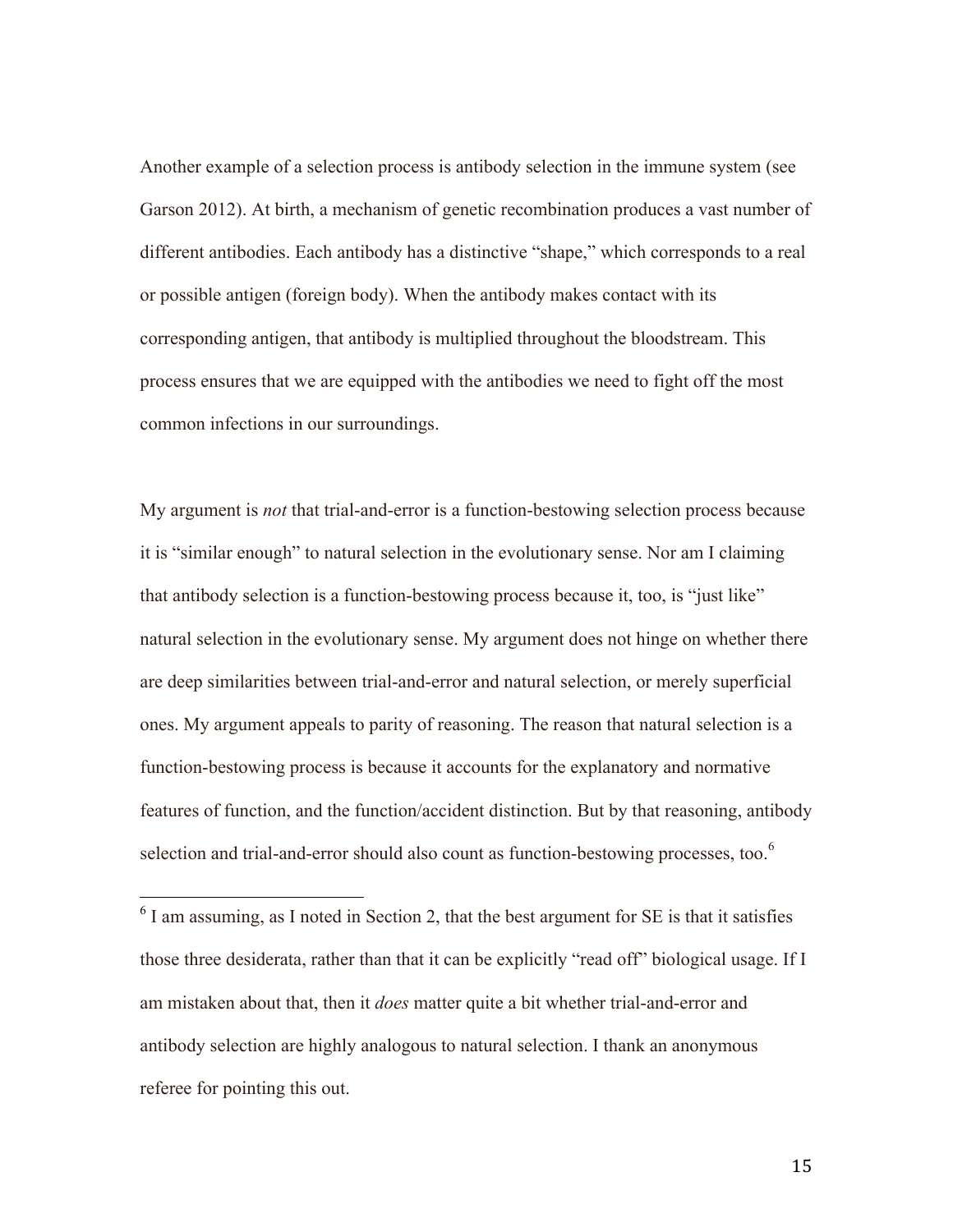## **4. A Generalized SE Theory of Function.**

In the last section, I showed that there are multiple function-bestowing selection processes in the natural world, and that SE theorists have long recognized this fact. I wish to push this idea even further, to include the differential retention of entities that do not undergo anything like direct reproduction. The most important example is neural selection. As I noted in the introduction, there are three sorts of neural selection, but I will focus on the selection of synapses, because it is the most well-documented. But synapses are not the sorts of things that reproduce, though they can be strengthened or weakened. So SE would not assign functions to them.

I realize that Millikan would recognize neural selection as a function-bestowing process, but only in a very indirect manner. Neural selection is a general capacity of the human brain that, presumably, evolved by natural selection because it helps the organism adapt to the contingencies of its environment (Innocenti and Price 2005, 958). So neural selection, as a general capacity of the brain, has, in her view, the "direct proper function" of helping the organism adapt to those contingencies. Neural selection typically carries out this process by creating novel configurations of synapses. Those novel configurations of synapses, in her view, come to have the "derived proper function" of adapting the organism to those contingencies, because those configurations are produced, in the right sort of way, by a mechanism that has the "direct proper function" of so adapting the organism, and which normally carries out said function by creating such configurations –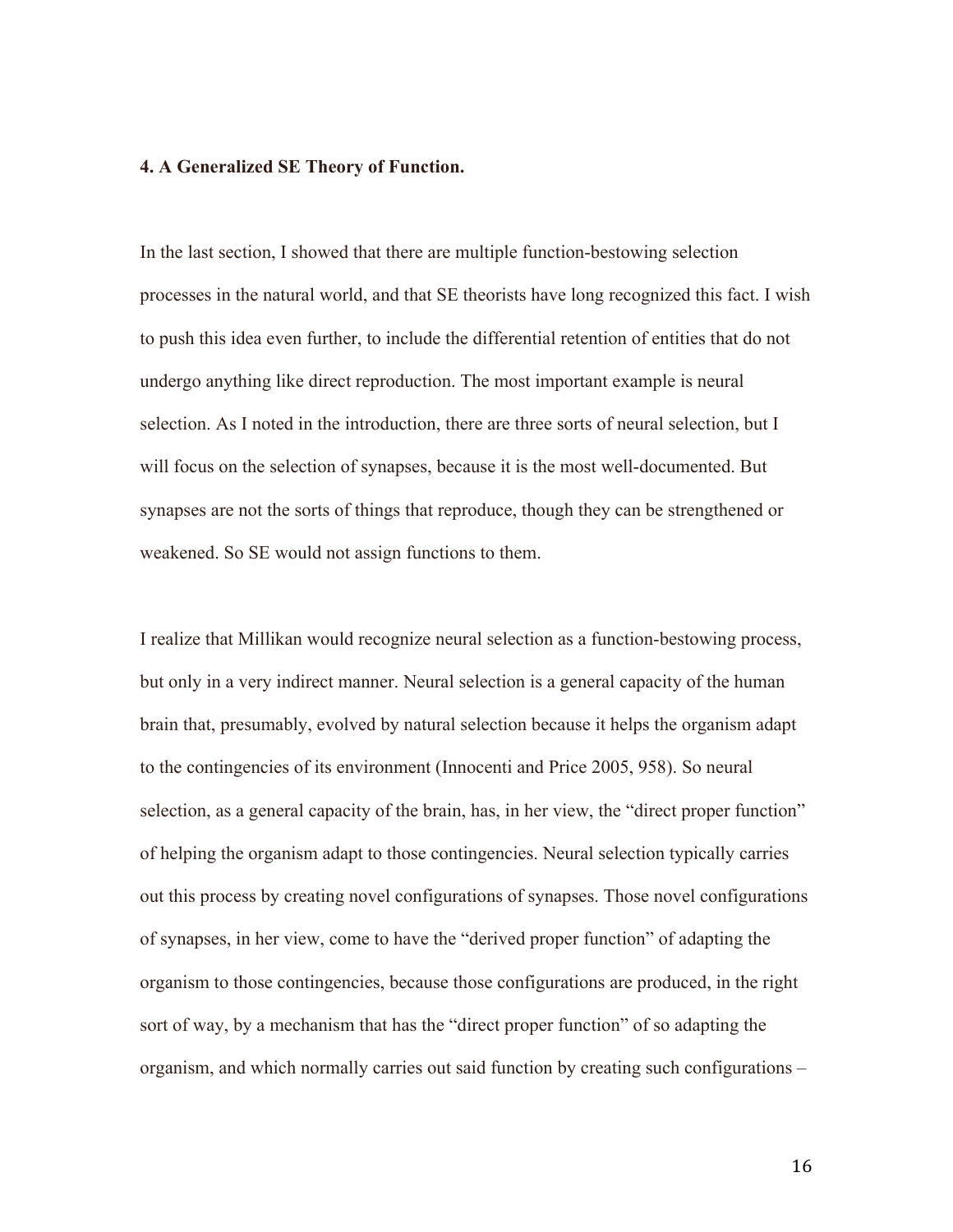see Millikan (1989, 288). I accept Millikan's distinction between direct and derived proper functions, but I do not see why novel brain functions must arise in this somewhat convoluted manner. In some cases - for example, in the formation of abnormal ocular dominance columns to be described below - it strikes me as an unnecessary complication for our account of novel functions.

Let me put the point against Millikan somewhat differently, and more rigorously. Suppose we maintain, consistently with her published views, that natural selection and trial-and-error learning are function-bestowing processes (in the sense of "direct proper functions"), but neural selection is not, because it does not involve reproduction. Suppose we maintain, moreover, that unique neural structures generated by neural selection have derived proper functions instead. That seems like a tidy solution if one's only goal is to make sure the theory manages to attribute functions to all of the biological items we think it should attribute functions to. Yet there is a deeper objection here, namely, that the theory is based on an unprincipled restriction. Why impose the restriction in the first place? GSE delivers similar results, without the unprincipled restriction, so it strikes me as preferable.

Synapse selection takes place when there are two or more neurons that synapse onto the same target, for example, another neuron or even a muscle fiber. These synapses behave differently (say, one of them is more active than the other). Because of these differences, one of those synapses is retained, and the other is eliminated. Crucially, these two events (the retention of one and elimination of another) are not causally independent events.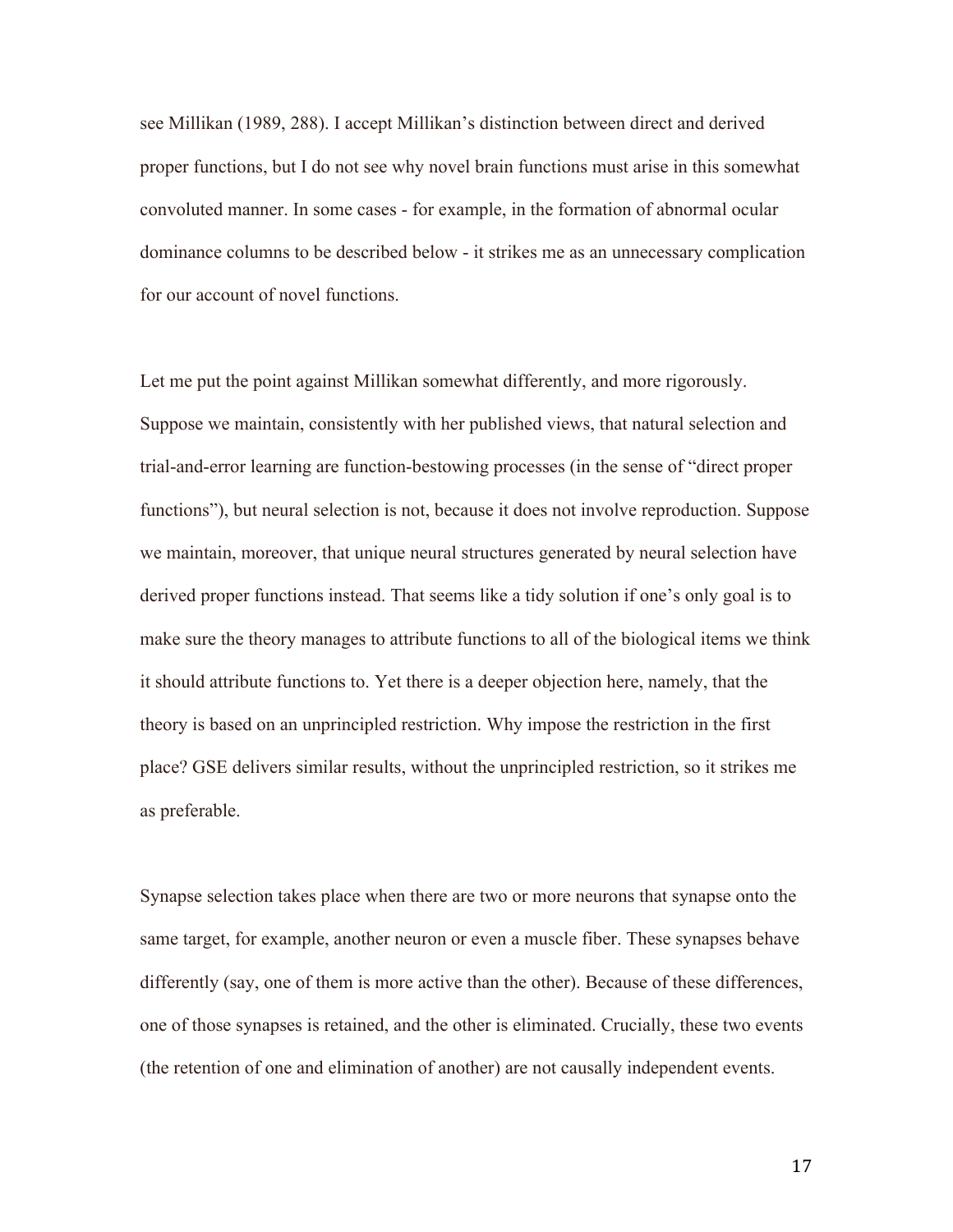Instead, there is a competitive process that takes place between them. One is eliminated because the other is retained; this is a sort of "zero-sum" game. Synapse selection has been implicated in the formation of abnormal ocular dominance columns in mammals, as well as the formation of the neuromuscular junction (see Wong and Lichtman 2002; Turney and Lichtman 2012).

Neuroscientists disagree with one another about how frequently neural selection really occurs. For example, Purves et al. (1996) and Quartz and Sejnowski (1997) tend to downplay the significance of neural selection over other mechanisms of synapse formation. However, I believe that the critics of neural selection tend to misconstrue what the theory actually holds (see Changeux 1997; Dehaene-Lamberts and Dehaene 1997; Garson 2012 for further discussion). Those critics tend to think of neural selection as a "two-step" process in which, at birth there is a large number of synapses that get progressively whittled down in early development (e.g., Purves et al. 1996, 461; Quartz and Sejnowski 1997, 539). However, neural selectionists tend to think of neural selection as an iterated process, with multiple rounds of proliferation and reduction, so some of the traditional objections are not valid. Moreover, very recent work suggests that synapse selection plays a fundamental role in the development of normal human cognition (Sekar et al. 2016), so it should not be marginalized as an insignificant feature of brain development.

To give a simple illustration, synapse selection is involved in the formation of abnormal ocular dominance columns. In the normal mammal, most neurons in layer IV of the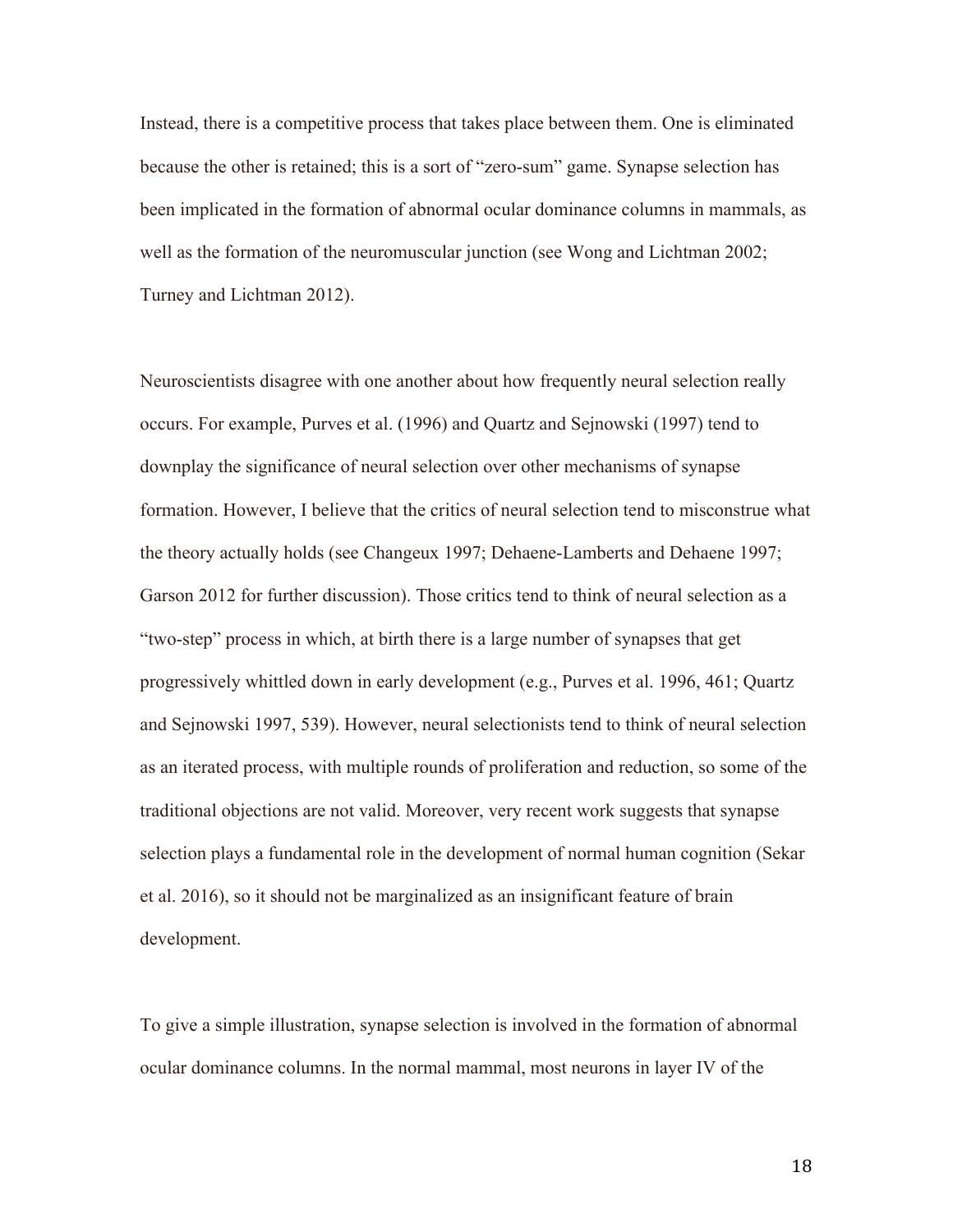visual cortex are "binocularly driven," that is, they are responsive to information associated with either eye. A small number of neurons are "monocularly driven," that is, they are only responsive to information from one eye or the other. Experiments conducted in the 1960s showed that, if a kitten is blinded in one eye at birth (say, one places a patch over the eye), then over the next few months, most of the neurons in its visual cortex become monocularly-driven (Wiesel and Hubel 1963). They are only responsive to information from the non-deprived eye. Even if one removes the patch, the neurons will no longer be responsive to that eye. This is good for the kitten because it maximizes visual acuity in the non-deprived eye.

The neuroscientists that carried out the research inferred that the underlying process must be a competitive one (Ibid., 1015; also see Kandel et al 2013, 1265). That is, there must be something like a competition between the synapses associated with the non-deprived eye and those associated with the deprived eye. This is because, if one blinds a kitten in both eyes at birth, it retains the same degree of binocularity throughout life. So, the results of monocular occlusion cannot be explained merely by invoking disuse-related atrophy. Rather, the activity of the synapses associated with the non-deprived eye somehow *causes* the elimination of the synapses associated with the deprived eye; the former drive out the latter. (Note that there is still some controversy about whether synapse selection is involved in the formation of *normal* ocular dominance columns.)

When this process takes place, I believe that the retained synapse acquires a novel function (in addition to functions it may have had previously). Its function is to do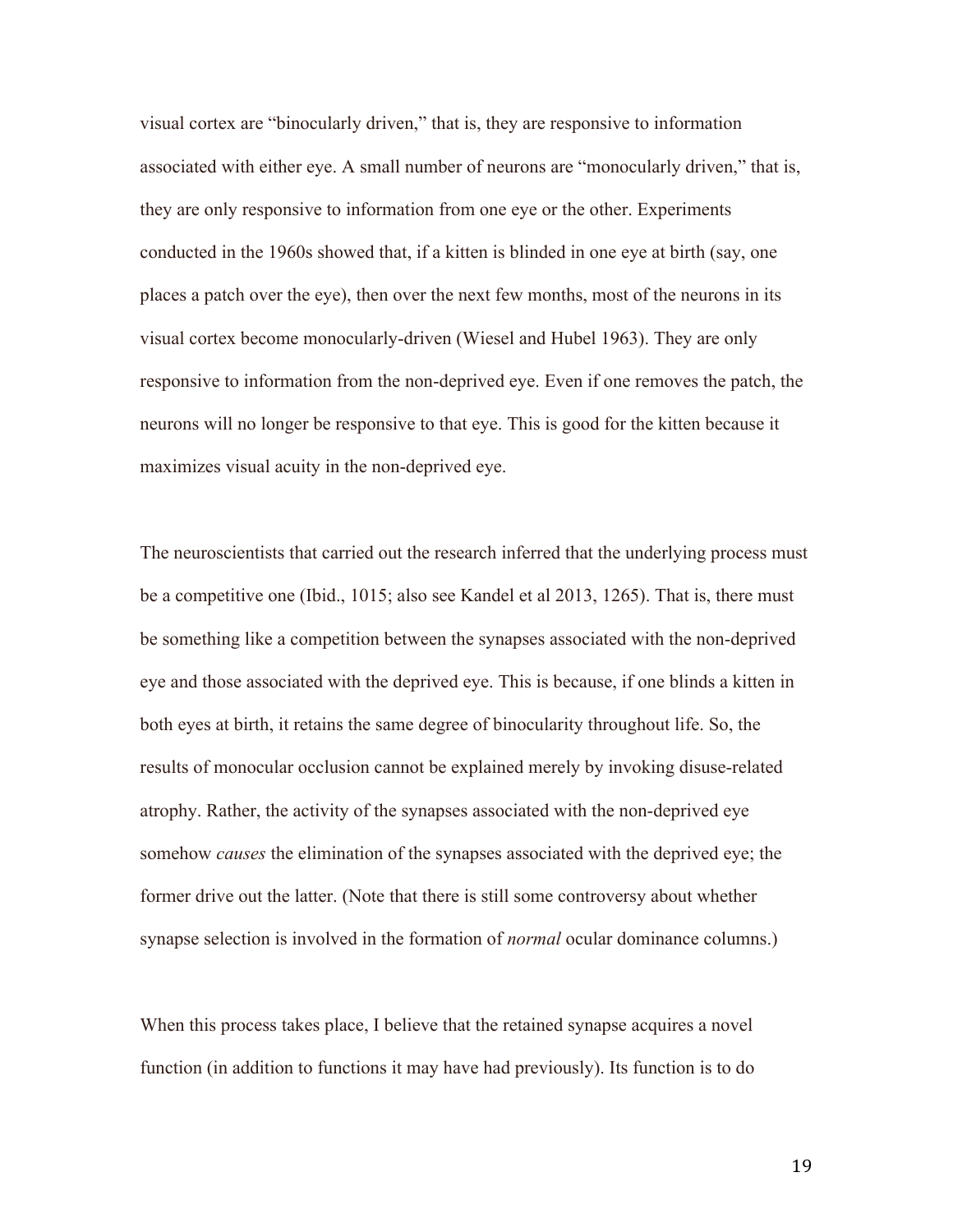whatever it did that caused it to be retained over the other synapse. The reason, again, is that it satisfies the three desiderata described above: it makes sense of the distinction between function and accident, as well as the explanatory and normative dimensions of function. This is not an argument by analogy. It is a parity of reasoning argument.

Consider the most puzzling of these: the explanatory dimension of function. Suppose a neuroscientist, studying the kitten's visual cortex, were to ask, "why does this visual neuron form synapses only with neurons associated with the non-deprived eye?" A correct answer to that question would be, "because those synapses carry visual information to the rest of the brain." Another way to put the point would be to say, "the function of that synapse is to carry visual information to the rest of the brain." For that is the activity that explains why the synapse was retained over others.

I am not claiming that, when a neuroscientist attributes a function to a synapse, he or she *means* that the synapse arose by neural selection. I am claiming that, to the extent that neuroscientists use the term "function" with explanatory and normative implications, then they are implicitly committed to GSE, since GSE makes sense of those explanatory and normative implications better than rival theories of function. I think that the neuroscientific literature makes clear that *sometimes*, when neuroscientists attribute functions to traits, they do so with explanatory implications (i.e., they purport to answer "why-it-is-there" questions), they do so with normative implications (the functions so identified are capable of malfunctioning), and they acknowledge a distinction between the function of a synapse (or other neural entity) and an accident. For example, electrical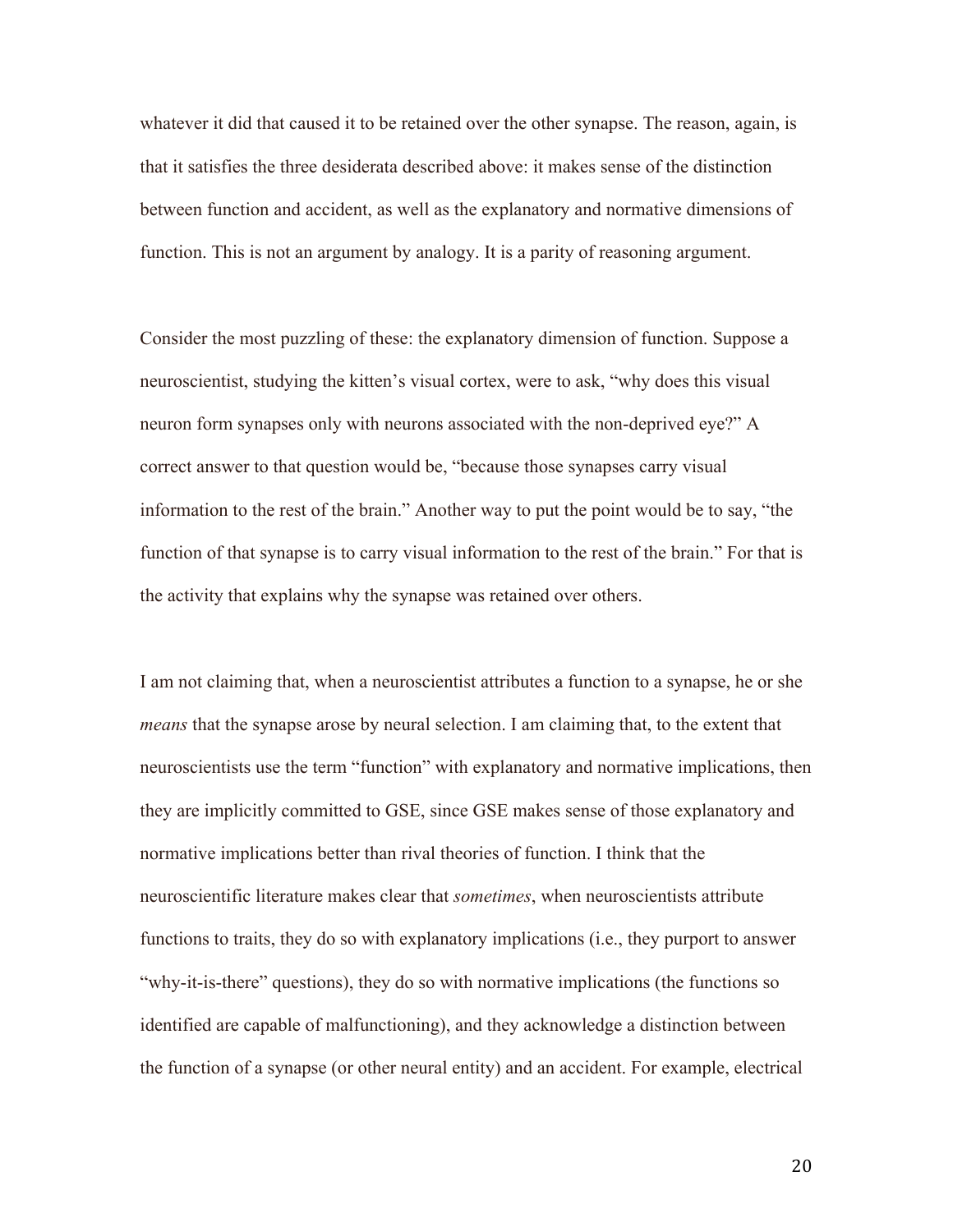stimulation of dopamine neurons in the ventral tegmental area of the midbrain can cause rats to vigorously self-stimulate (Witten et al. 2016), but to my knowledge, neuroscientists would not generally consider self-stimulation to be a "function" of those neurons; rather, it would be considered a by-product or accident. Moreover, neuroscientists often use "function" with normative implications; for example, synapses can *malfunction* or be *dysfunctional*, as in Alzheimer's disease (e.g., Rowan et al. 2003). While it is a bit more difficult to show that neuroscientists use the term "function" with explanatory implications, it is not entirely absent: for example, the neuroscientist Dale Purves (1994, 30), uses the phrases "function," "purpose," "role," and "why they are there," synonymously, which suggests that he thinks functions have something to do with explaining the existence of traits.

Note that neural selection is not the only process by which new synapses are formed (or reinforced). Some synapses may be genetically "hard-wired." If so, they may acquire functions by virtue of natural selection, not neural selection. Other synapses result from "Hebb's rule," namely, that if one neuron frequently activates another, both neurons are changed in such a way that that joint activation is more likely to occur, even if there is nothing like a competition or zero-sum game taking place. In my view, the operation of Hebb's rule alone does not generate novel biological functions, because selection is not taking place. At most, it amplifies existing functions (see Garson 2012 for discussion).

My goal here is not merely to add one more process (neural selection) to the catalog of processes (natural selection, trial-and-error, antibody selection) recognized by the SE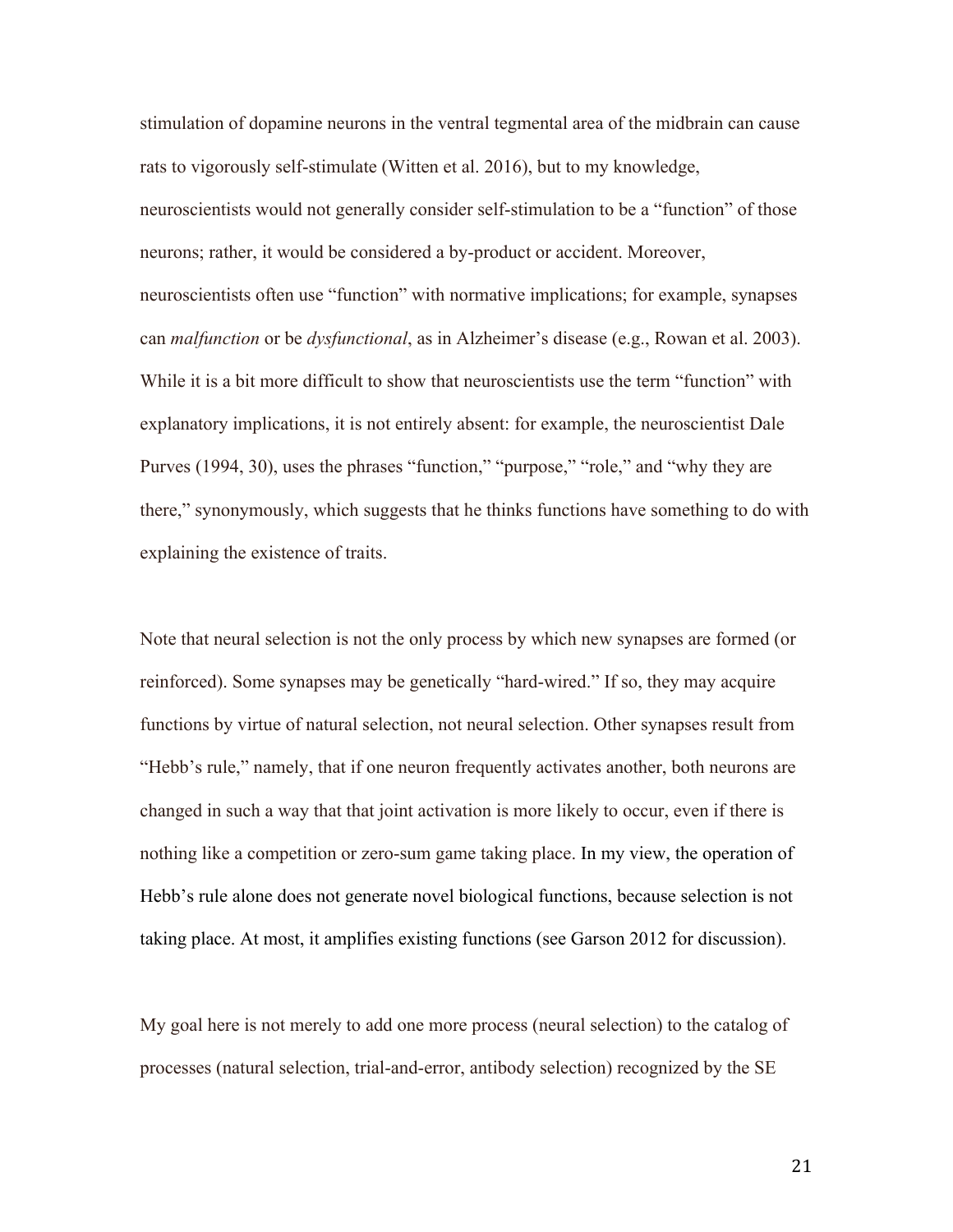theorist. For, when we add neural selection to that catalog, we have taken SE functions beyond the realm of entities that are capable of reproducing, and into the realm of entities that merely undergo something like differential retention. So, adding neural selection to our catalog forces us to revise substantially our underlying theory of function.

I recommend that we accept the following, quite general, characterization of function: the function of a trait consists in the activity that contributed to its differential reproduction, or to its differential retention, within a population. This definition is historical and disjunctive. The first part ("differential reproduction") applies to entities that the traditional SE theorist recognizes (natural selection, trial-and-error, and antibody selection). The second part ("differential retention") applies to neural selection, and perhaps to the differential retention of behavioral dispositions. The rationale motivating the third part, "within a population," will be explained in the next section. In the final section, I will explore some far-reaching consequences of this definition.

Some theorists have recognized the importance of "differential persistence" for thinking about the biological world, but have not incorporated it into a theory of function (e.g., Doolittle 2014). Perhaps the view of function that is closest in spirit to my own is Bouchard's (2013). Bouchard argues that, in the context of ecology, the function of an ecosystem's component has to do with the way it contributes to the "differential persistence" of the ecosystem as a whole (that is, the way it helps the ecosystem persist *over* other ecosystems). In earlier work, Bouchard (2008) recommended that we think about natural selection in terms of "differential persistence" but had not applied this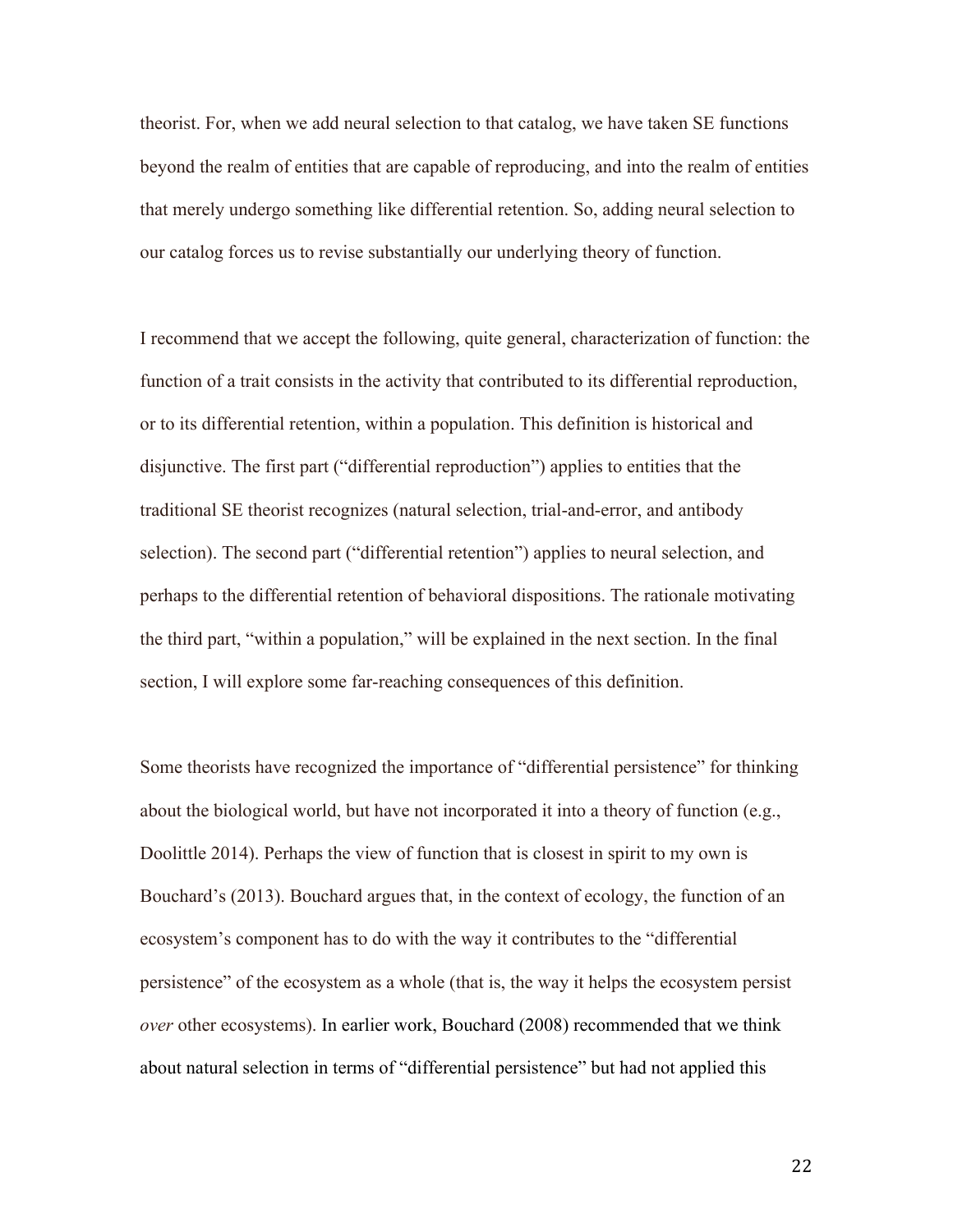lesson to the functions debate. The most important difference is that his view is an ahistorical, forward-looking account and mine is an etiological, backwards-looking account. I think we need the etiological component in order to make sense of the explanatory and normative dimensions of function. An additional difference is that his main concern is ecology and mine is neuroscience. I also suspect that it may be misguided to treat entire ecosystems as undergoing differential persistence, as Bouchard does, because entire ecosystems do not, in any obvious sense, form populations. Lewens (2004, 129) also considers the prospect that one can generalize SE to encompass a process called "sorting," which is a kind of differential persistence, but he actually uses this consideration to undermine SE because he thinks it leads to an unsolvable liberality problem. I will return to Lewens' argument in the next section.

#### **5. Too Many Functions?**

A concern one might have with GSE is that it appears to open the floodgates to a host of counterexamples. Consider a bunch of large rocks scattered on a beach, which vary in hardness. The harder rocks better withstand the elements, such as waves crashing in, than others, which quickly erode. Is this a case of "differential retention?" If so, is hardness in rocks a function (see Kingsbury 2008)? Similar examples can be multiplied indefinitely. Consider a group of stars that vary in their masses. Larger stars have shorter lifespans because of a greater likelihood of gravitational collapse. Is small mass a "function" of stars (Wimsatt 1972, 15-16)?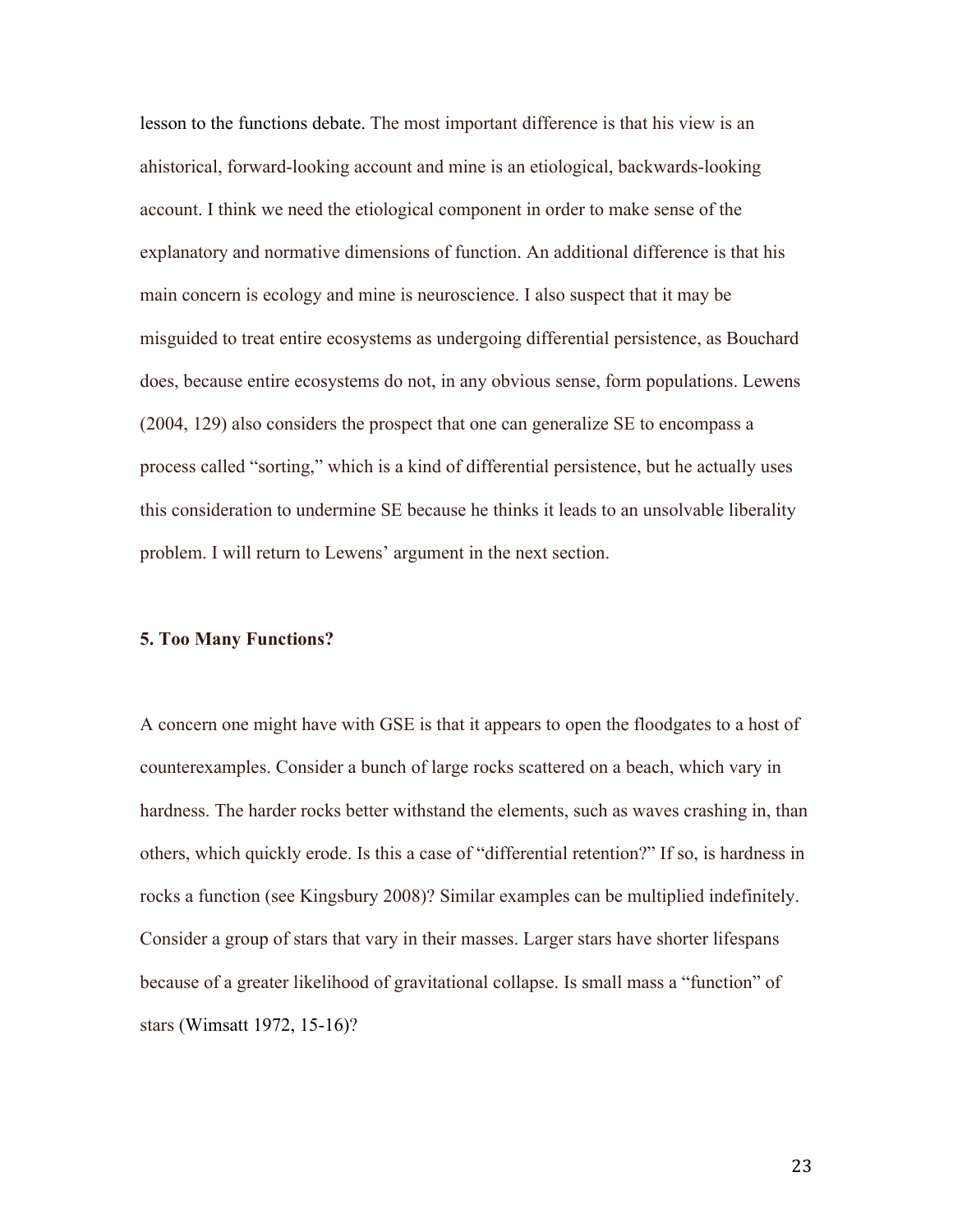Interestingly, critics of the traditional SE theory have long devised similar sorts of counterexamples against it. Bedau (1991) argued that clay crystals exhibit all of the traditional "ingredients" of natural selection, namely, differential replication with something like inheritance. But clay crystals do not, intuitively, have functions. Schaffner (1993, 383) devised a clever counterexample involving a "cloner machine" that causes ball bearings to be differentially replicated on account of their smoothness. But ball bearings do not come to possess functions on that account.

As noted above, Lewens (2004) considers the idea that the selected effects theory can be generalized to include a process called "sorting." Sorting takes place when, "there is variation across a collection of items, and differential propensities among the items to survive some kind of test, but no reproduction." Sorting processes are ubiquitous in nature. For example, a phenomenon called "longshore drift" can cause the accumulation of small pebbles at one end of a beach, and large ones elsewhere. Does sorting suffice to create new functions? Lewens points out that the same considerations that support the claim that natural selection creates new functions also support the claim that sorting creates new functions. This leads him to the pessimistic conclusion that it is a "waste of time" (128) to try to distinguish, in any principled way, "genuine" biological functions from these "as-if" functions, and this merits a "deflationary" (18) attitude about functions.

Fortunately, I think all of these counterexamples, from clay crystals to rocks on a beach, can be resolved in the exact same way. The core idea behind this response is that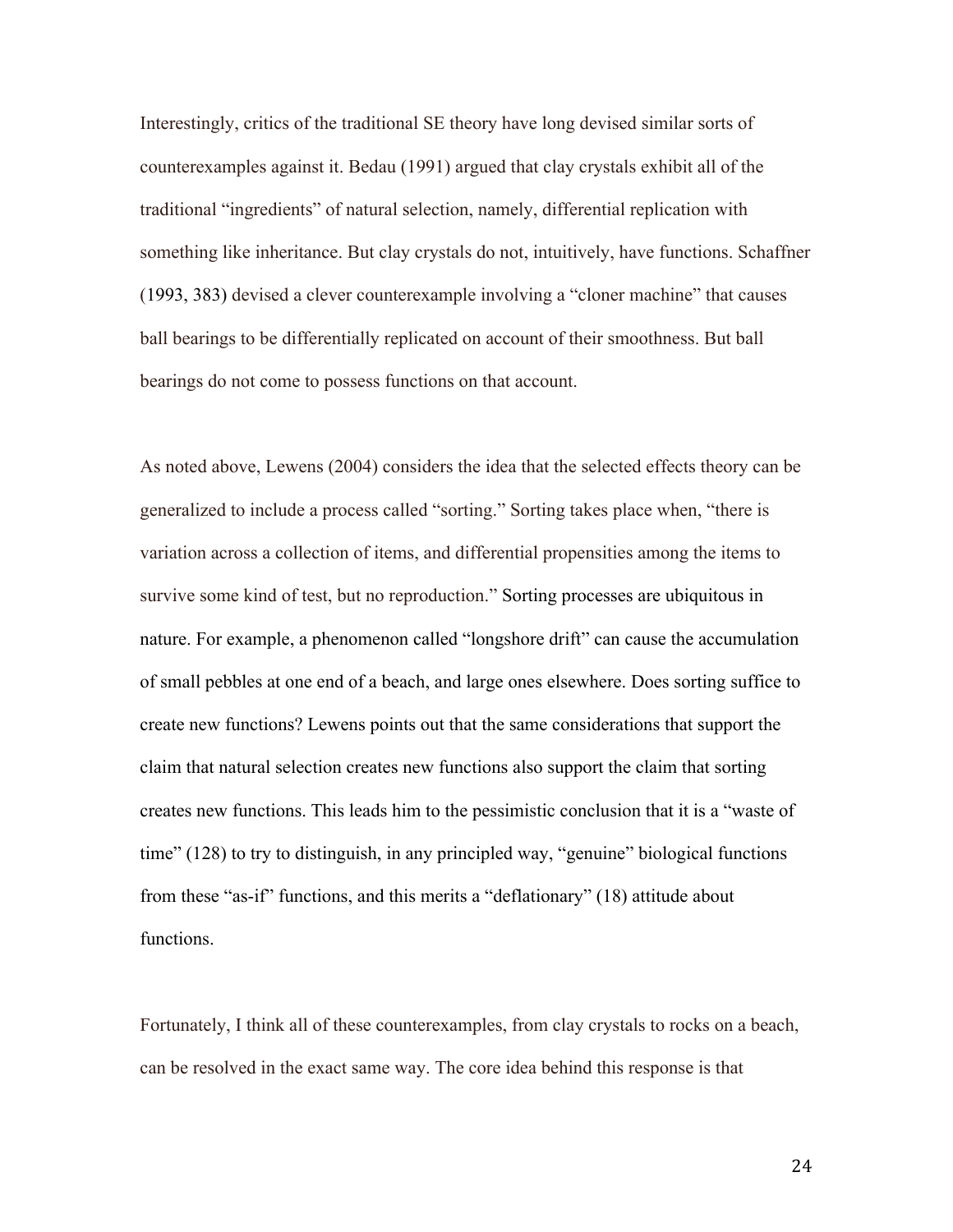selection always takes place within a *population* of like entities. But rocks scattered on a beach – even those that are sorted into large and small, as in Lewens' example – do not constitute a population. They constitute a mere aggregate. (The same is true for the other counterexamples.) So they do not have functions.

So, what is a population? And how does a population differ from a mere aggregate? My discussion here is somewhat limited by the fact that philosophers of biology, with few exceptions, have not devoted sustained attention to the idea of a population (but see Millstein 2009; Godfrey-Smith 2009; Matthewson 2015). One theme that runs throughout the sparse literature, however, is that in order for a group of entities to constitute a population, it is not enough that the members have a shared history or that they are spatially proximal to each other. Rather, they must exhibit the right sorts of interactions. So, what sorts of interactions are required in order for a collection of individuals to constitute a population? Members of a population must engage in fitness-relevant interactions, whether competitive or cooperative. My behavior must have some effect on your chances of survival or reproduction, and vice versa. Clearly, we can place further restrictions on this idea, but this suffices for my purposes.<sup>7</sup>

 $7$  Godfrey-Smith (2009, 51) says that paradigm Darwinian populations must exhibit competitive interactions; cooperative interactions alone do not suffice. As he colorfully puts it, in a case of reproductive competition, "…a slot I fill in the next generation is a slot that you do not fill." However, in this context I will simply restrict populations to entities that exhibit some sort of fitness-relevant interactions, whether competitive or cooperative.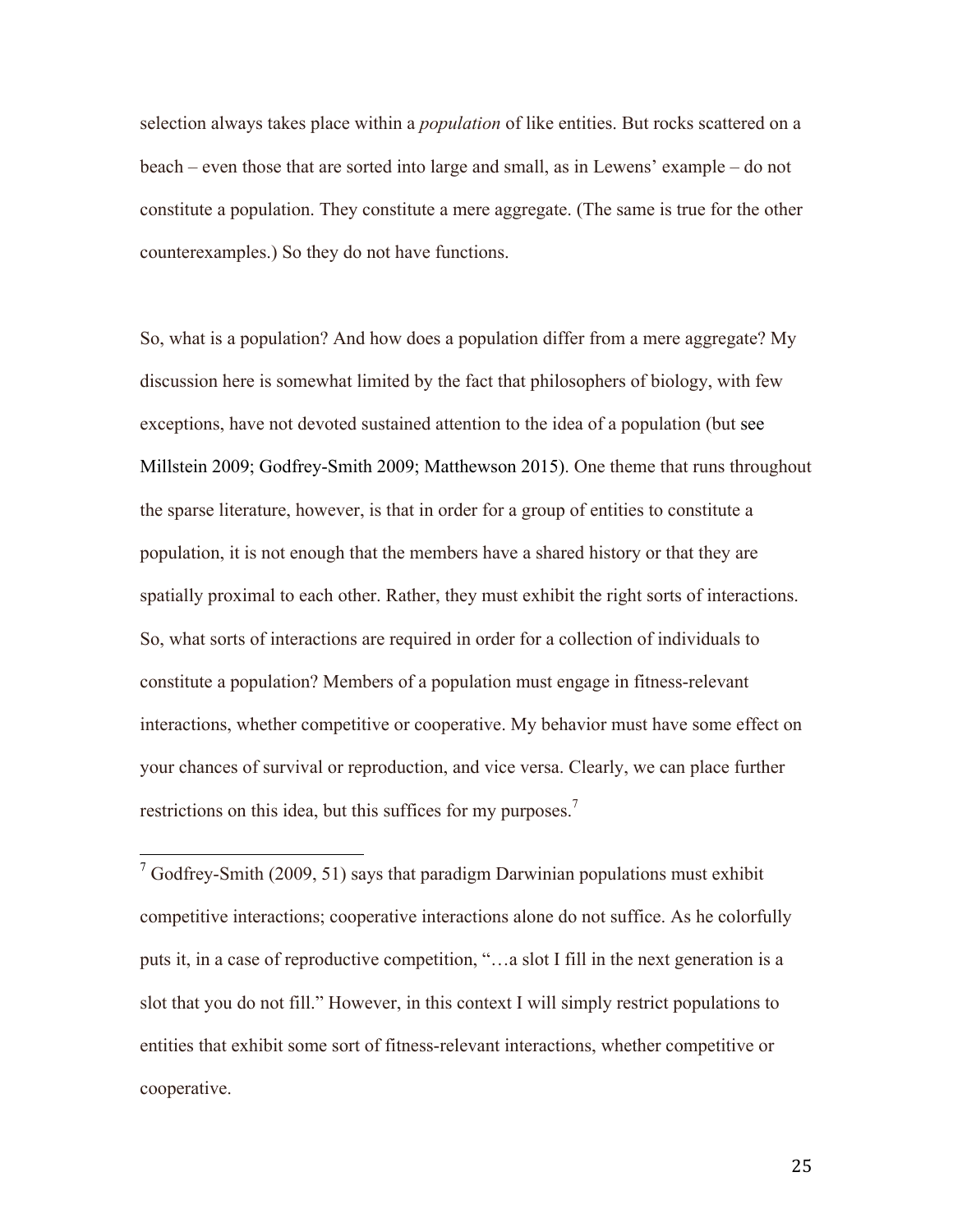Philosophers of biology who have discussed the notion of a population have restricted their attention to entities that undergo something like reproduction. Godfrey-Smith (2009), for example, would not consider a group of competing neurons to constitute a paradigm Darwinian population because neurons do not reproduce. So, I am not claiming that in order for an entity to have a function, it must be a member of a population in this richer sense, which requires reproduction. Rather, I am borrowing certain conceptual resources from that discussion in order to tackle this liberality objection.

Once equipped with the notion of fitness-relevant interactions, we can see why a bunch of rocks on a beach do not form a population. For the relative "success" of one rock - that is, its chances of persistence - are independent of the chances of persistence of the others. The same goes for a bunch of stars that undergo differential retention in a galaxy. They do not affect each others' chances of survival. Incidentally, the same point can be made about the ball bearings in Schaffner's "cloner" example, or Bedau's clay crystals. Contrary to Lewens (2004), sorting alone does not create new functions.

One might accept that a group of rocks on a beach does not constitute a population, and hence that the rocks do not have functions. But perhaps one could modify the counterexample slightly.<sup>8</sup> Imagine, now, that some of the rocks are piled up on top of one another. Imagine, moreover, that as waves crash in, they rub against each another. The harder rocks contribute to the gradual erosion of the softer rocks. Here, they have the

<sup>&</sup>lt;sup>8</sup> I thank Karen Neander for this objection.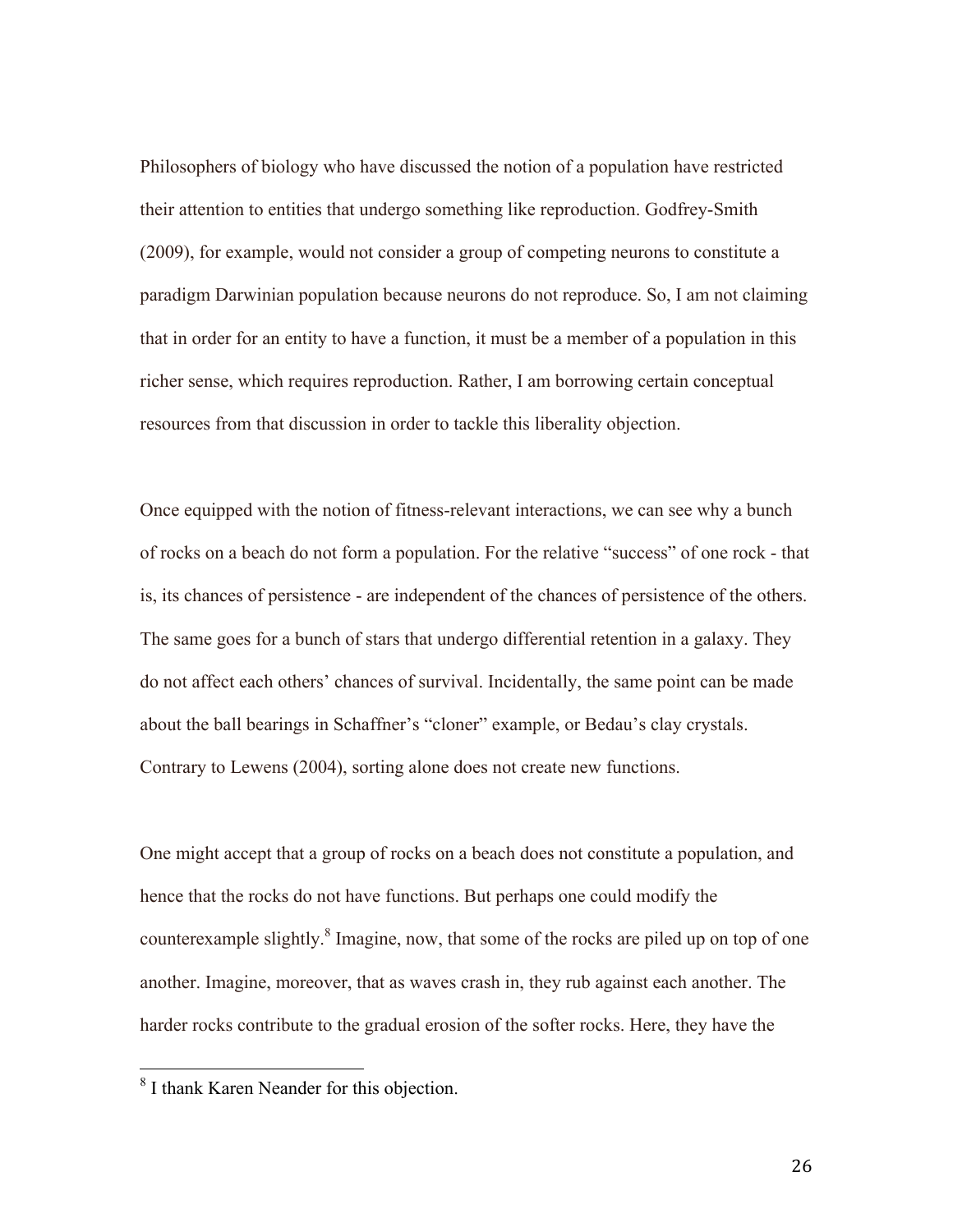right sorts of interactions to constitute a "population." In this case, wouldn't I be forced to say that hardness is a function of rocks? I think this is a much trickier case, and one that I have not responded to at any length previously (though see Garson 2016, Chapter 3, for some suggestions).

I suspect that we can avoid the force of this counterexample by reflecting more deeply on what populations are. Fortunately, Matthewson (2015) provides a tool to do just that. He argues that fitness-relevant interactions, even competitive ones, are not sufficient for distinguishing paradigm Darwinian populations from others. He claims that paradigm populations must exhibit high degrees of "linkage," too. Roughly, this means that, on average, each individual has fitness-relevant interactions with a large number of other individuals within the group, rather than a handful of its immediate neighbors. For example, suppose we restrict our attention to competitive interactions. If I am a member of a group with high linkage, then my relative "success" has negative repercussions for the fitness of most other members of my group, and not just my immediate neighbors.

As Matthewson points out, one way to make this idea of linkage more precise is through graph theory. Suppose we use a graph to represent a given collection of individuals. A node in this graph represents an individual in the population. An edge between two nodes represents a fitness-relevant interaction between the two individuals. Here is one simple way of measuring the degree of linkage in this population: calculate the ratio of the actual number of edges (in this model) to the number of edges that there would be if each node were connected with every other node (with no loops).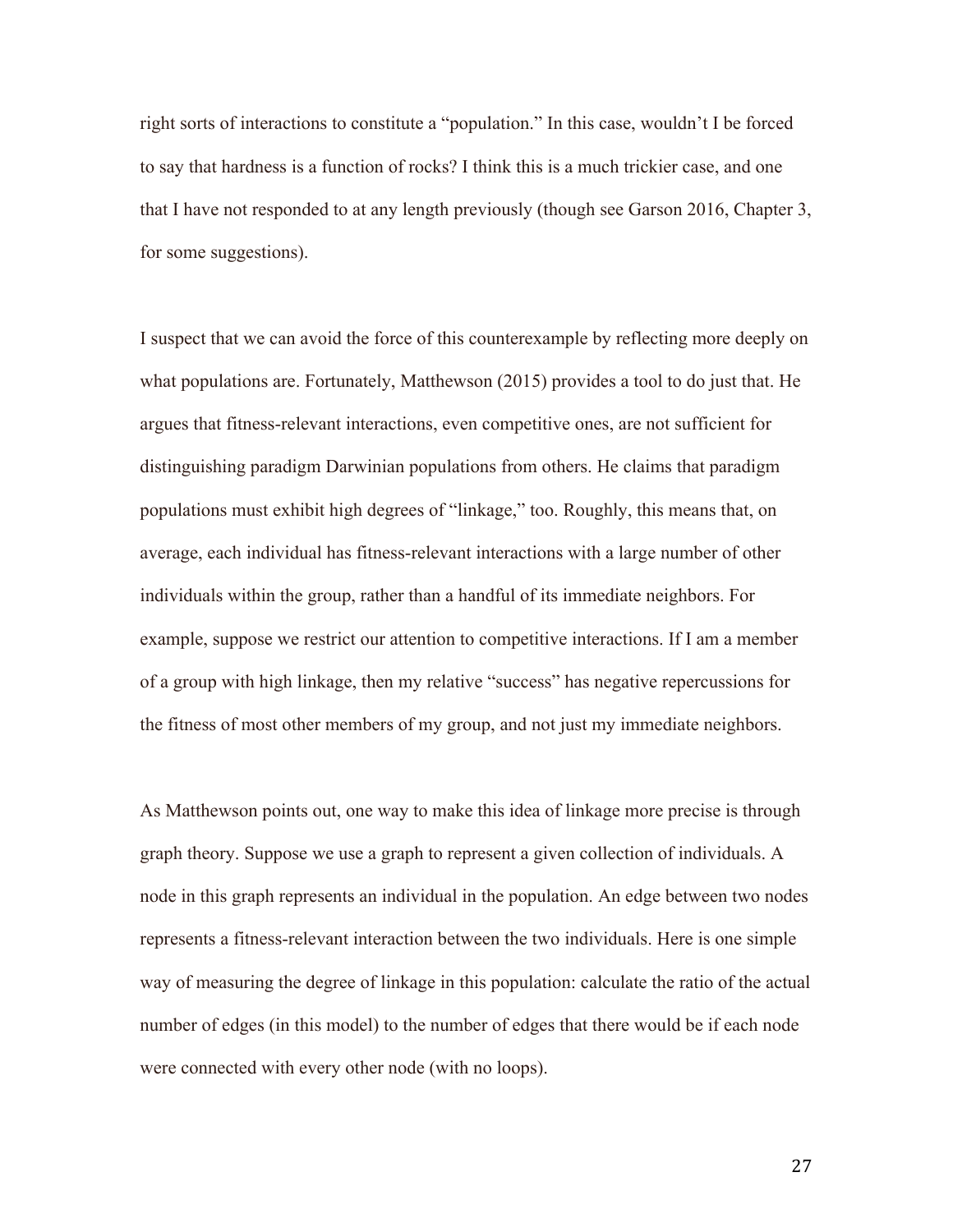Once we carry out this simple linkage calculation, how do we decide whether the group is, or is not, a population? There are two directions we could go here. First, we could treat the notion of a population as a categorical notion, and stipulate some threshold degree of linkage that the group must possess in order to count as a population. For example, we might stipulate that, in order for a group of individuals to constitute a population, this ratio must be significantly higher than .5. The main problem with this approach is that there is some arbitrariness about how we set the threshold. Second, we could treat the notion as a graded notion, and simply say that the higher a group's linkage score, the more population-like it is. $\frac{9}{2}$ 

If we accept this principle, then we can see why a pile of rocks does not constitute a population – or, at best, why it is not very population-like. Each rock exerts a significant force only on those rocks that are adjacent to it, and it exerts a negligible force on those rocks that are separated from it by other rocks. To make the example more precise, suppose there are ten rocks piled up on each other in a pyramid shape (four in layer one, three in layer two, two in layer three, and one at the top). When we represent this using a graph, we have ten nodes. Suppose that each node is only connected to those nodes that are adjacent to it in the pyramid, as in figure 1. The total number of edges is 18. The maximum number of edges (if each node were connected to every other and with no

<sup>&</sup>lt;sup>9</sup> I thank John Matthewson for suggesting to me these two different ways of thinking about populations, that is, graded and categorical.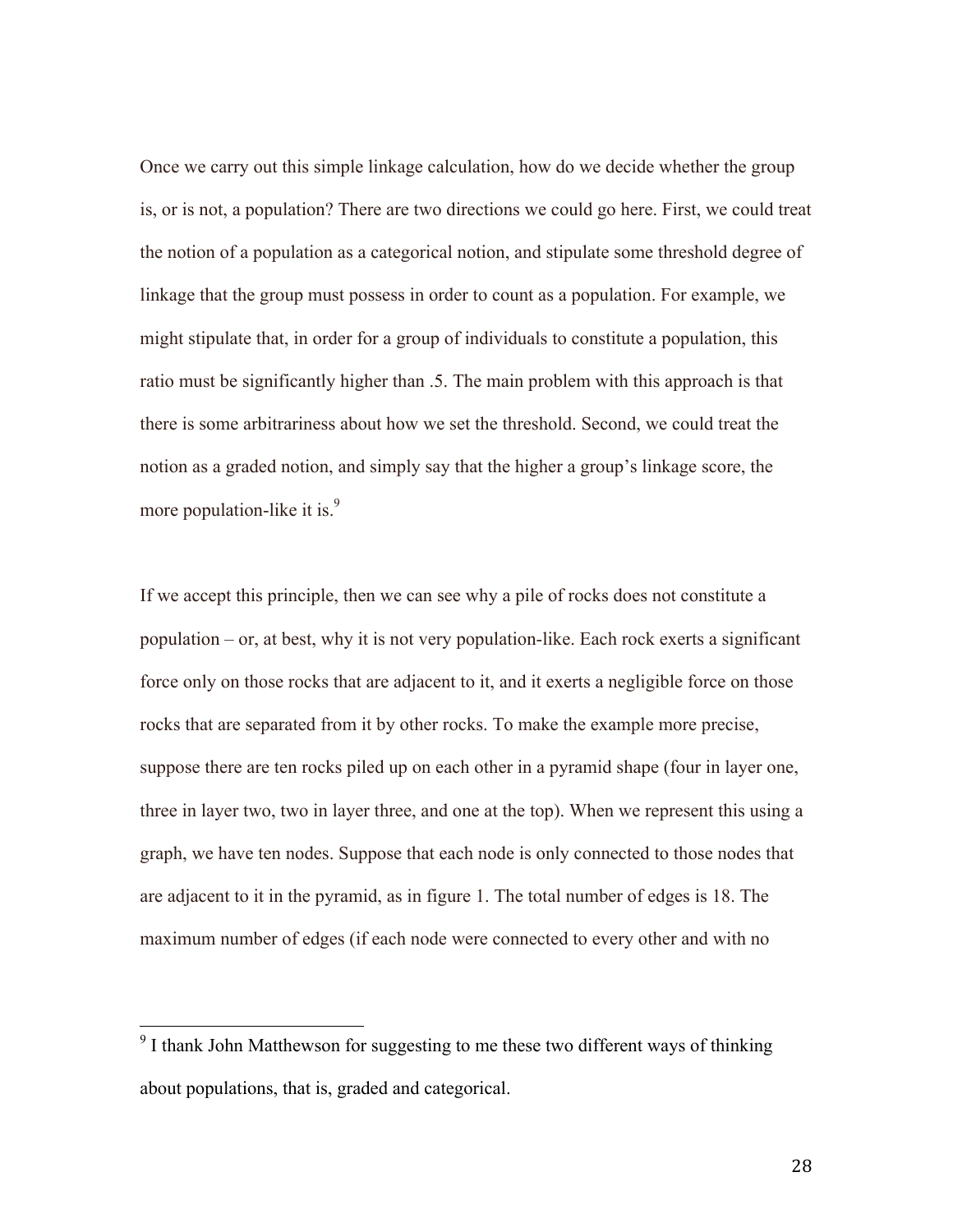loops) is 45.<sup>10</sup> According to our measure, the pile of rocks would have a linkage of 18/45 or .4. If we use the threshold approach, and we stipulate a threshold of .5, we would have to say it is not a population. If we use the graded approach, we would have to say it is not very population-like. Following out this latter course of reasoning, we could say that the rocks that persist longer have a very low degree of functionality.



Figure 1. A pile of rocks represented as an undirected graph.

Alternatively, consider the neuromuscular junction in an infant rat. At birth, each muscle fiber is innervated by several different motor neurons. Within about two weeks after birth, each muscle fiber is innervated by only one neuron. This process is mediated by synapse selection – in other words, there are competitive interactions between the synapses that cause some motor axons to retract and others to remain (see, e.g., Turney and Lichtman 2012; see Personius et al 2016 for recent work on its mechanistic basis). Here, since there are multiple synapses but only one "slot," there is a near-perfect degree

<sup>&</sup>lt;sup>10</sup> Where *n* is the number of nodes, the maximum number of edges, with no loops, is  $\frac{n(n+1)}{2} - n.$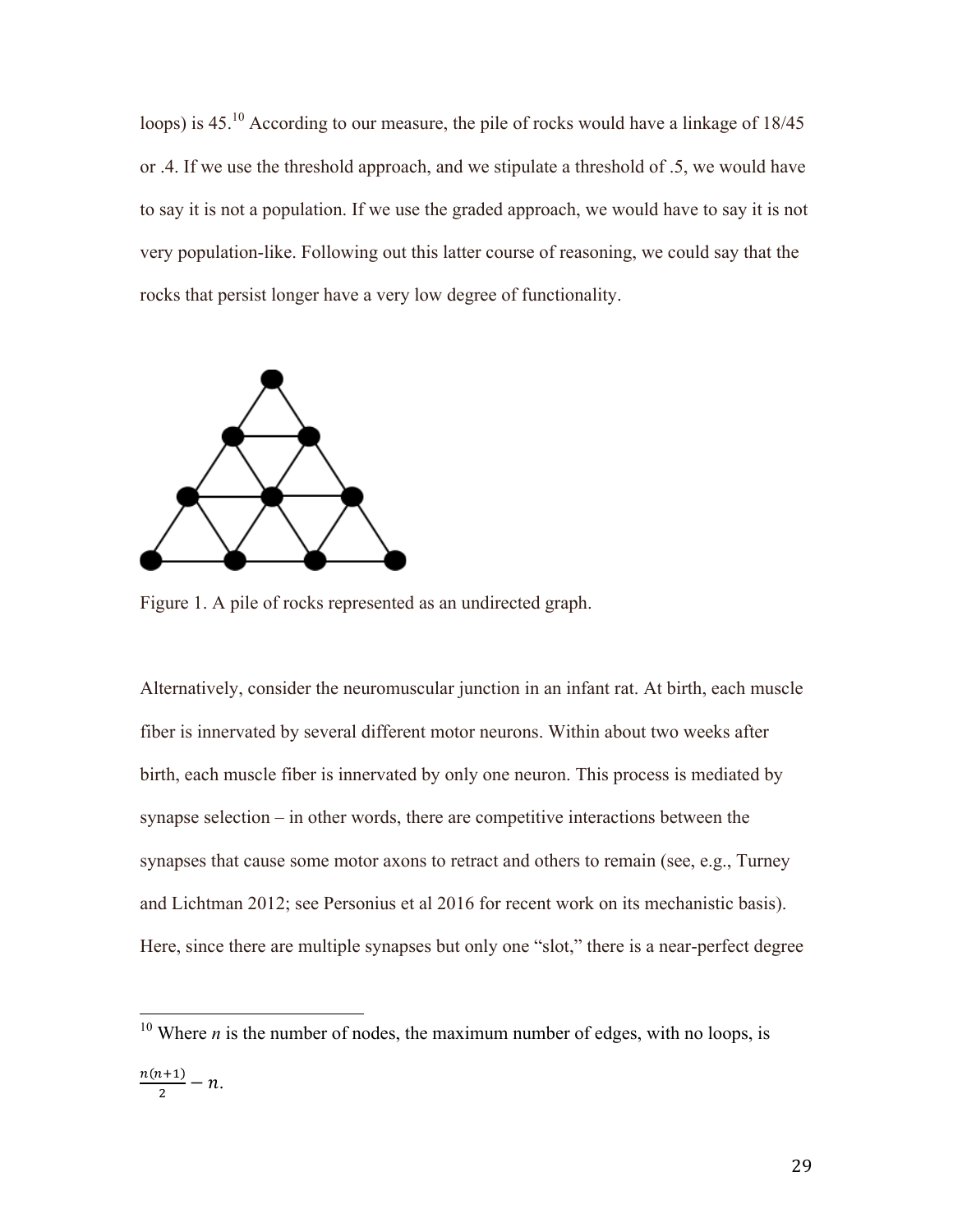of linkage between the synapses – the "success" of any one synapse entails the "failure" of all others.

One anonymous referee pointed out, quite correctly, that if we consider the linkage of the neurons of the brain as a whole, or even one region such as area CA1 of the hippocampus, the linkage value would be extremely low. For example, CA1 is estimated to have about 250,000 pyramidal neurons. Suppose, for the sake of illustration, that each pyramidal neuron makes contact with 10,000 other neurons. The total *possible* number of edges is around 31 billion; the maximum actual number would be about 2.5 billion, yielding a (quite rough) linkage estimate of about 0.08. This is far smaller than the linkage of our pile of rocks. However, this is precisely in line with my viewpoint, since I do not consider the collection of neurons that make up the brain as a whole (or even an area such as CA1) to count as a population for the purpose of assigning functions. In the case of synapse selection in the neuromuscular junction, for example, the relevant population is much smaller: it consists of the group of synapses (that is, the collection of pre-synaptic axon terminals) competing to innervate the same target neuron. Even in the case of Edelman's neural group selection (see Edelman 1987) the relevant population consists of large collections of neural groups, each of which is responsive, in varying degrees, to the same stimulus.

#### **6. Implications for Future Research.**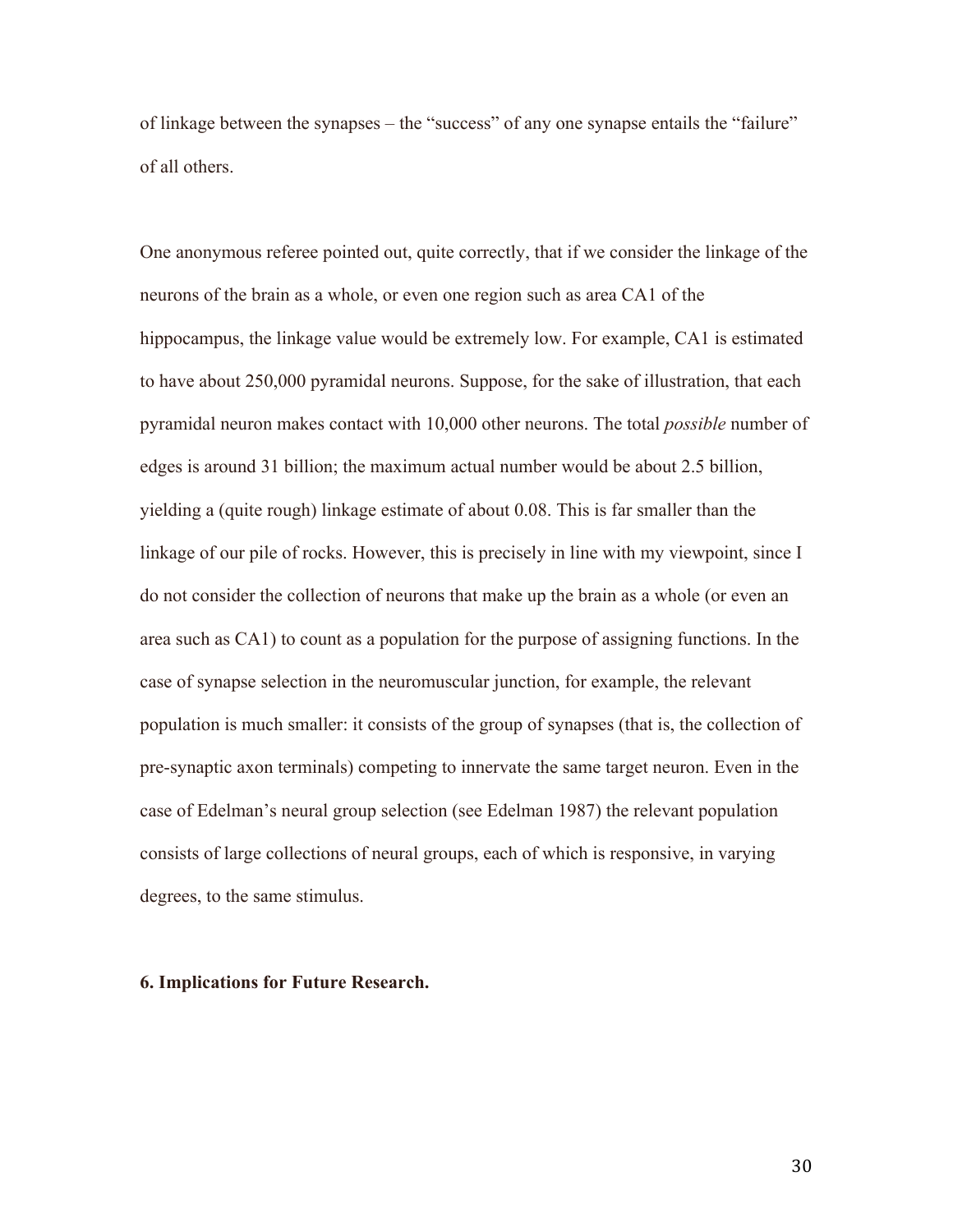GSE has interesting implications not only for philosophy of biology, but also philosophy of mind and philosophy of medicine. In philosophy of mind, it has implications for thinking about representational content. In philosophy of medicine, it has implications for ongoing debates about the nature of health and disease. I will briefly sketch these implications.

GSE has implications for thinking about representational content (see Garson 2015, Chapter 7, for discussion). In particular, teleosemantics generally pairs two separate ideas. The first is that representational content should somehow be explicated in terms of biological function. The second is that biological function should be explicated in terms of natural selection.<sup>11</sup> These two ideas suggest that evolution by natural selection is required for generating a basic (or "simple") set of representations, and more complex representations are formed by some sort of manipulation of those simple ideas (as suggested in Dretske 1986, 335, and Neander 1999, 22). One problem here is that, though teleosemantics makes it relatively easy to see how individuals could come to form representations of things such as fire or predators, it is harder to see how individuals could come to form representations about things that did not play a salient role in their evolutionary histories, such as postmodernism or celebrities.

Suppose, however, that we agree with the first premise (that representational content should be understood in terms of biological function), but we also accept that there is a multiplicity of function-bestowing selection processes in the natural world (most

<sup>&</sup>lt;sup>11</sup> See Ryder forthcoming and Neander forthcoming for book-length defenses of this idea.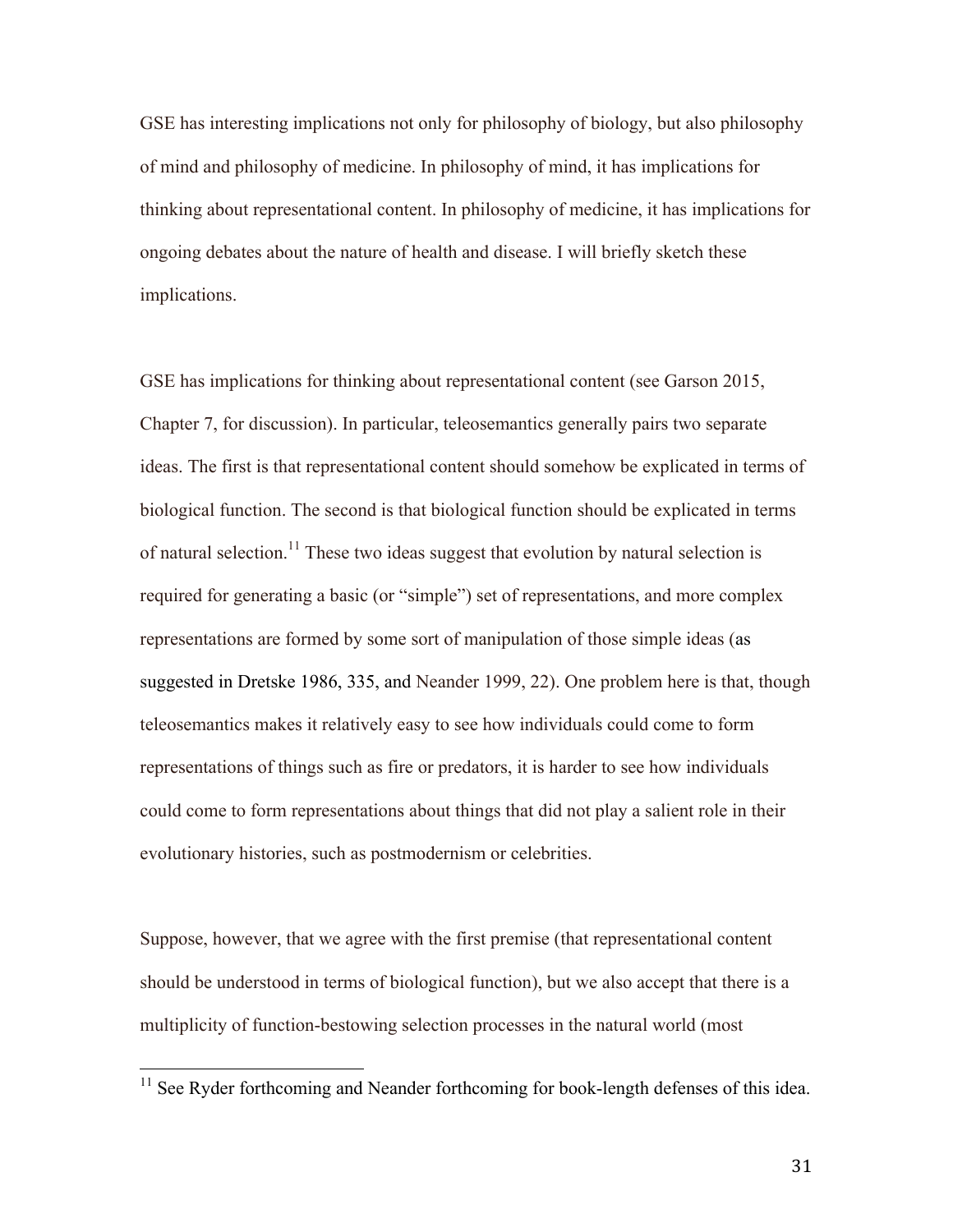importantly, neural selection) and not just natural selection. Not only would we expand the range of functions in the natural world, but we would also expand the range of "simple ideas" that a human being could possess. For example, there is some evidence that the ability to recognize written words of the English language is a result of neural selection (Garson 2011). If that is correct, then teleosemantics could explain how humans can entertain thoughts like, *that is a written word of the English language*.

Papineau (1984) considered a similar idea in relation to beliefs, that is, that beliefs could undergo a sort of competitive process that yields new functions, and hence new contents, but he did not apply the point to neural selection. Dretske (1988, Chapter 5) also explored this sort of approach when he suggested that a neural mechanism can be "recruited," as a result of learning, to constitute a sign for some external stimulus. In other words, Dretske was also interested in how new representations might emerge over an ontogenetic timescale and not merely an evolutionary one. However, to my knowledge Dretske did not clearly define this crucial notion of "recruitment" or identify the mechanisms that might underpin it. My view is that neural selection is a mechanism by which this Dretskean "recruitment" could realistically come about.

Finally, an ongoing debate in the philosophy of medicine (including psychiatry) has to do with the very concept of disease (or disorder). One controversial idea is that we should explicate the idea of disease in terms of the idea of an underlying dysfunction, and we should explicate dysfunction, in turn, in terms of the failure of a trait to perform its evolved function (e.g., Wakefield 1991). Of course, there may be other ways of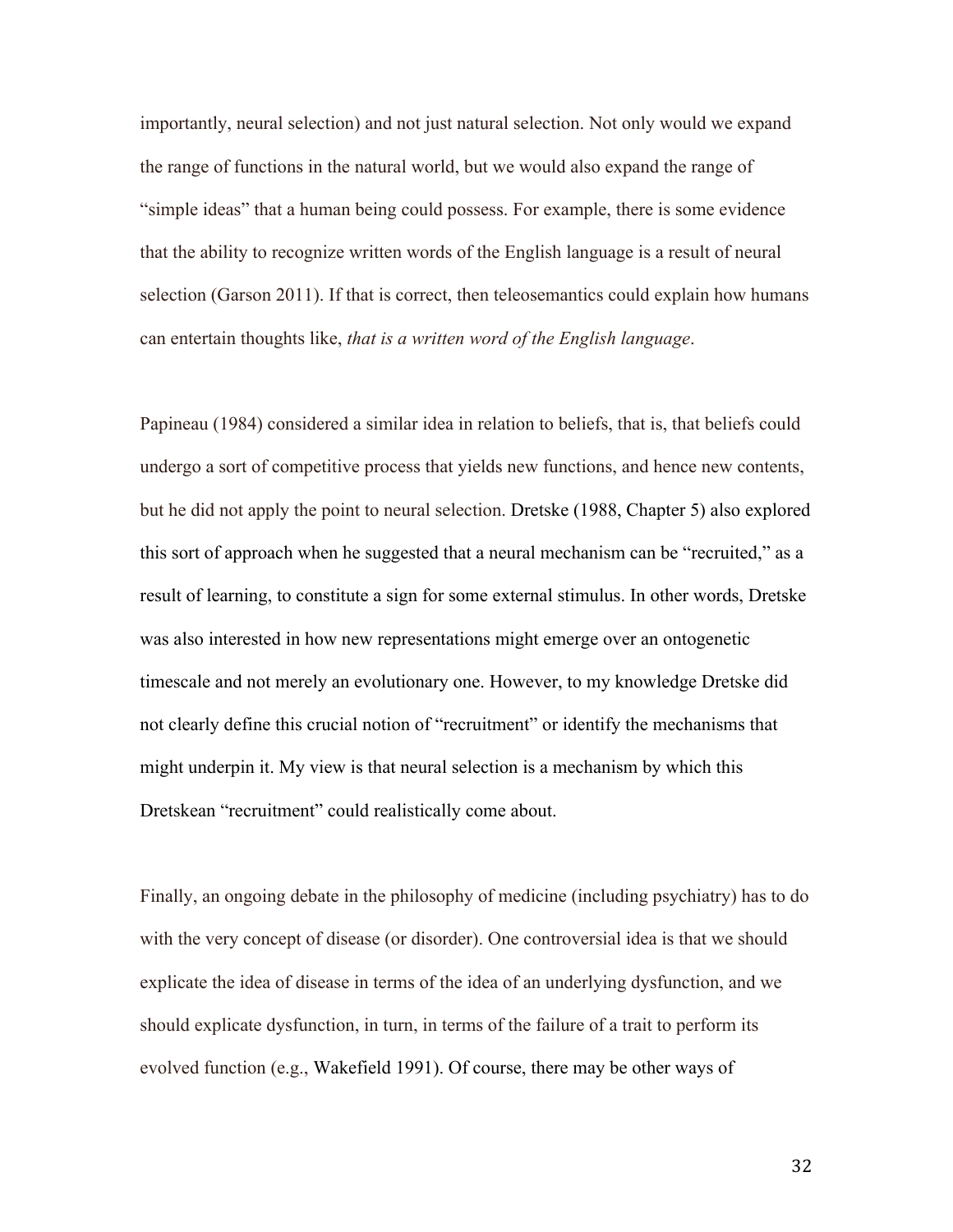explicating this notion of dysfunction, other than the way SE does it (see, e.g., Kingma 2010 and Hausman 2011 for discussion).

Suppose, however, that we accept GSE, that is, that there are numerous functionbestowing processes, independent of natural selection, and that these include neural selection. That opens the possibility that something that may appear dysfunctional from the standpoint of natural selection is actually functional from the standpoint of, say, learning theory or neuroscience. That is, there may be conflicts between function ascriptions. This implies that we must be particularly cautious when we judge something to be strictly dysfunctional, because it is possible that the item is, in fact, performing a function that is not readily apparent to us (Garson forthcoming c). The point is that, if we accept that there are multiple function-bestowing processes, we must be cautious when we deem something to have no functional significance at all.

In summary, I have attempted to show that if one accepts SE, then one ought to accept GSE instead. The reason involves appeal to parity of reasoning: GSE satisfies the same desiderata as SE, but without an arbitrary restriction. I have addressed the concern that GSE attributes functions in an overly liberal way by emphasizing the idea that selection (broadly construed) always takes place within a population. I have tackled a novel version of this liberality objection, namely, that GSE attributes functions to rocks within a pile, and I have extended this defense by emphasizing that populations must exhibit high degrees of linkage. Finally, I have touched upon implications for philosophy of mind and medicine.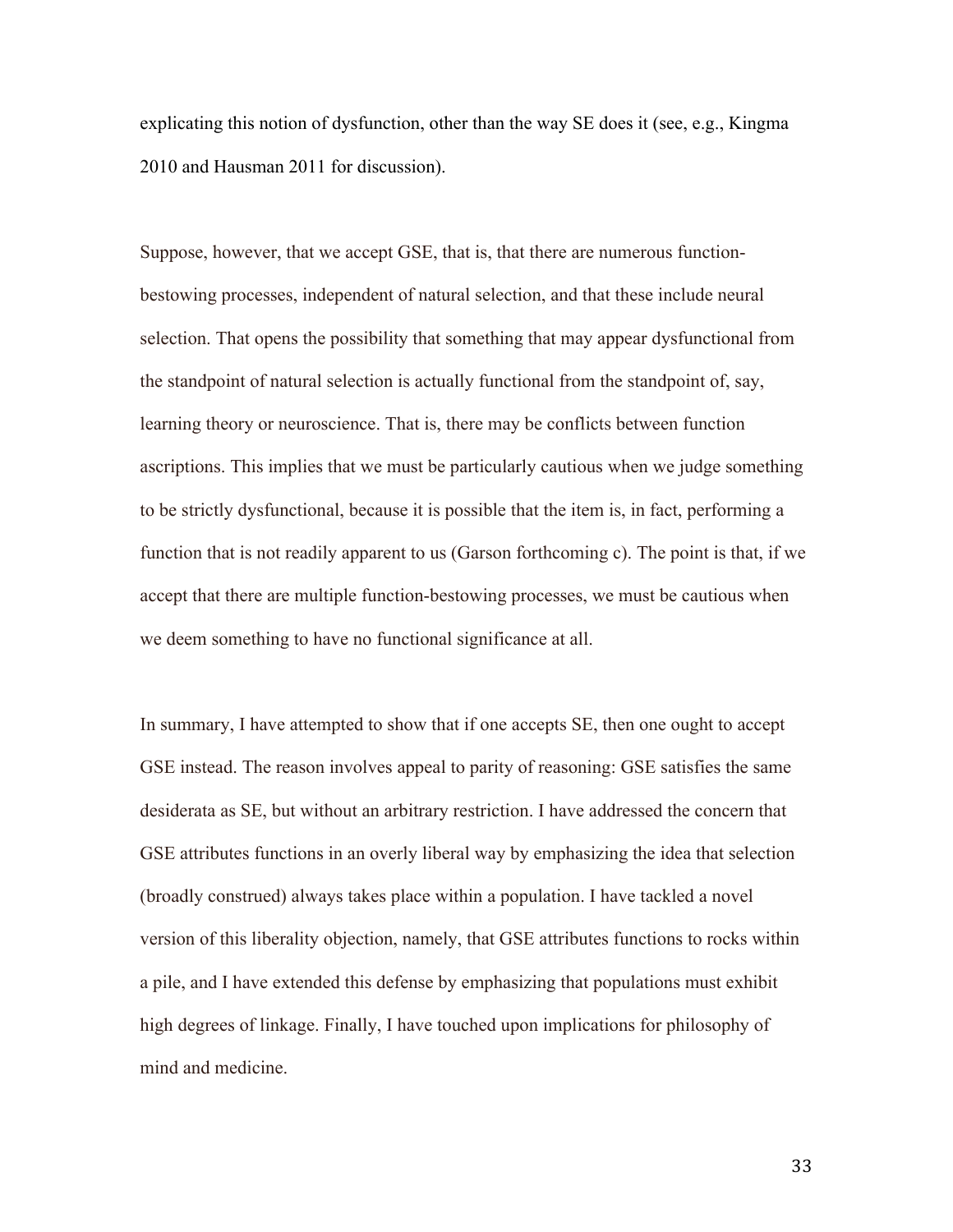# **References**

Bedau, Mark. 1991. "Can Biological Teleology be Naturalized?" *Journal of Philosophy* 88: 647-55.

Bouchard, Frédéric. 2008. "Causal Processes, Fitness, and the Differential Persistence of Lineages." *Philosophy of Science* 75: 560-70.

---. 2013. "How Ecosystem Evolution Strengthens the Case for Function Pluralism." In *Function: Selection and Mechanisms*, ed. P. Huneman, 83-95. Dordrecht: Springer.

Caro, Tim, et al. 2014. "The Function of Zebra Stripes." *Nature Communications* 5:3535.

Changeux, Jean-Pierre. 1997. "Variation and Selection in Neural Function." *Trends in Neurosciences* 20: 291–92.

Darden, Lindley, and Joseph A. Cain. 1989. "Selection Type Theories." *Philosophy of Science* 56: 106-29.

Dehaene-Lamberts, Ghislaine, and Stanislas Dehaene. 1997. "In Defense of Learning by Selection: Neurobiological and Behavioral Evidence Revisited." *Behavioral and Brain Sciences* 20: 560-61.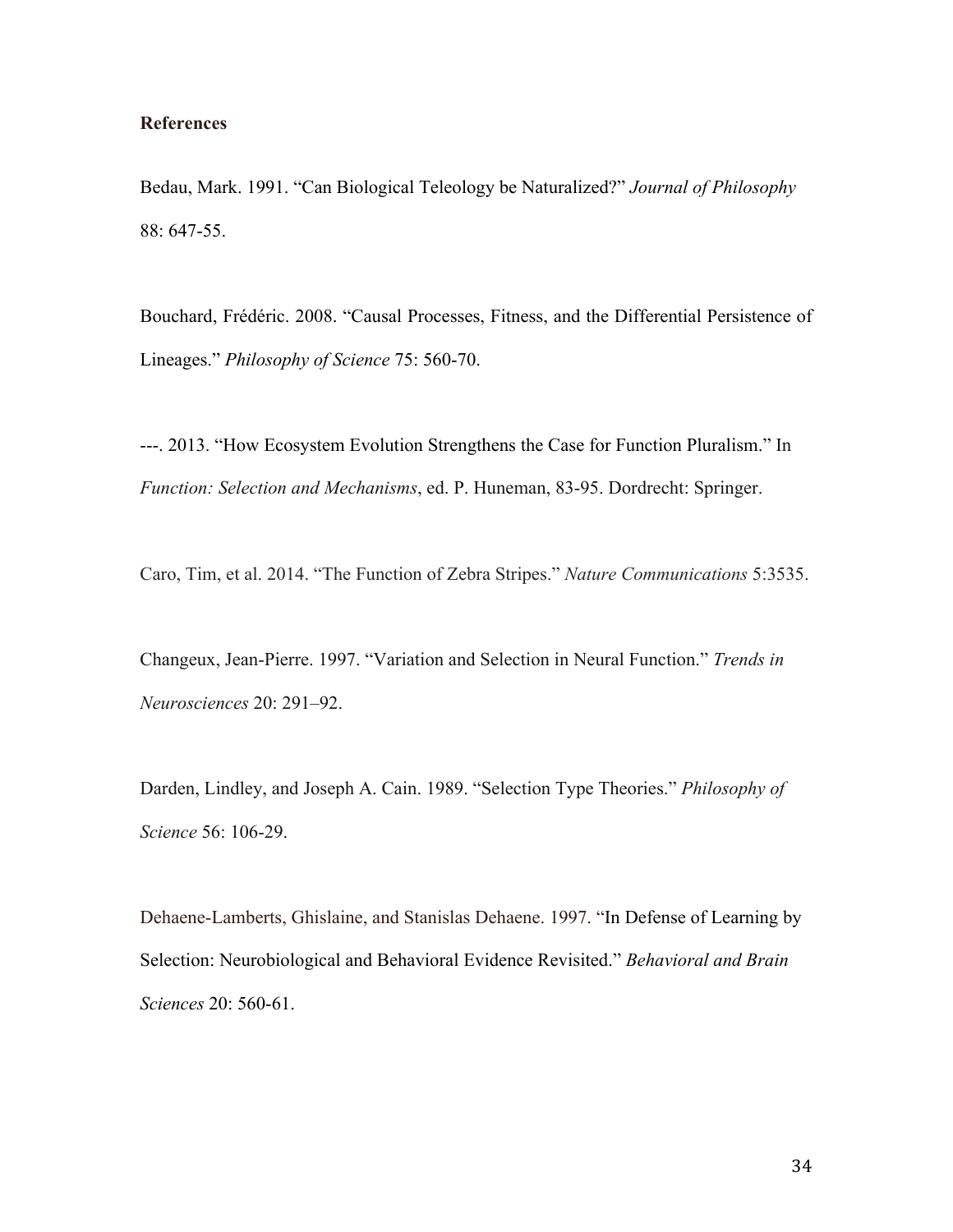Doolittle, W. Ford. 2014. "Natural Selection through Survival Alone, or the *Possibility* of Gaia." *Biology and Philosophy* 29: 415-23.

Dretske, Fred. 1986. Misrepresentation. In *Belief: Form, Content, and Function*, ed. R. Bogdan, 17-36. Oxford: Clarendon Press.

---. 1988. *Explaining Behavior: Reasons in a World of Causes*. Cambridge, MA: MIT Press.

Edelman, Gerald. M. 1987. *Neural Darwinism: The Theory of Neuronal Group Selection*. New York: Basic Books.

Elliott, Tyler A., Stefan Linquist, and T. Ryan Gregory. 2014. "Conceptual and Empirical Challenges to Ascribing Functions to Transposable Elements." *American Naturalist* 184: 14-24.

Fernando, Chrisantha, Eörs Szathmáry, and Phil Husbands. 2012. "Selectionist and Evolutionary Approaches to Brain Function: A Critical Appraisal." *Frontiers in Computational Neuroscience* 6: 1-28.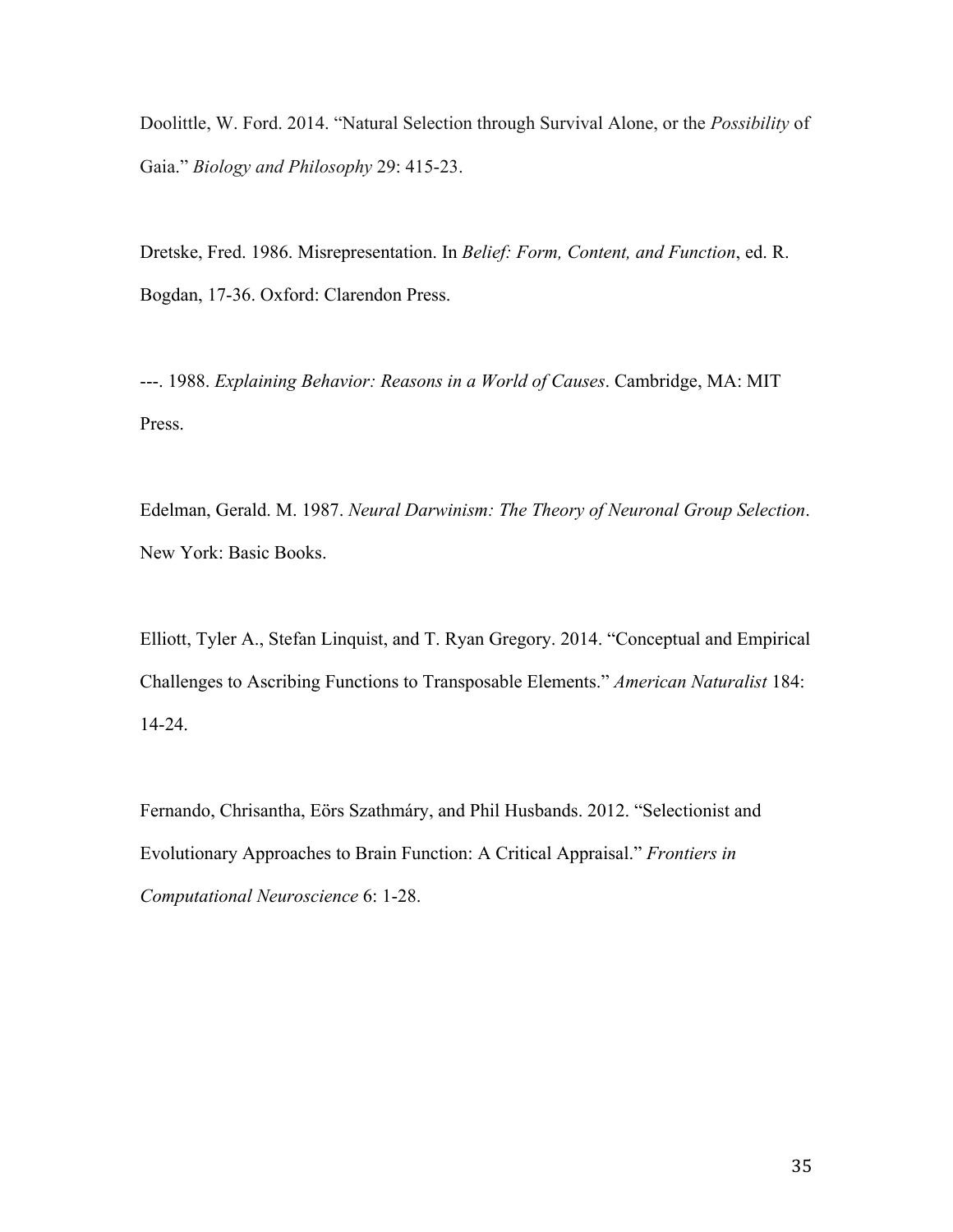Garson, Justin. 2011. "Selected Effects Functions and Causal Role Functions in the Brain: The Case for an Etiological Approach to Neuroscience." *Biology and Philosophy* 26: 547–65.

---. 2012. Function, Selection, and Construction in the Brain. *Synthese* 189: 451-81.

---. 2015. *The Biological Mind: A Philosophical Introduction*. London: Routledge.

---. 2016. *A Critical Overview of Biological Functions*. Dordrecht: Springer.

---. Forthcoming a. "Against Organizational Functions." *Philosophy of Science*.

---. Forthcoming b. "How to be a Function Pluralist." *British Journal for the Philosophy of Science*.

---. Forthcoming c. "The Developmental Plasticity Challenge to Wakefield's View." In *Defining Mental Disorder: Jerome Wakefield and His Critics*, eds. Faucher, L., and Forest, D. Cambridge, MA: MIT Press.

Godfrey-Smith, Peter. 1992. "Indication and Adaptation." *Synthese* 92: 283–312.

---. 1993. "Functions: Consensus without Unity." *Pacific Philosophical Quarterly* 74: 196-208.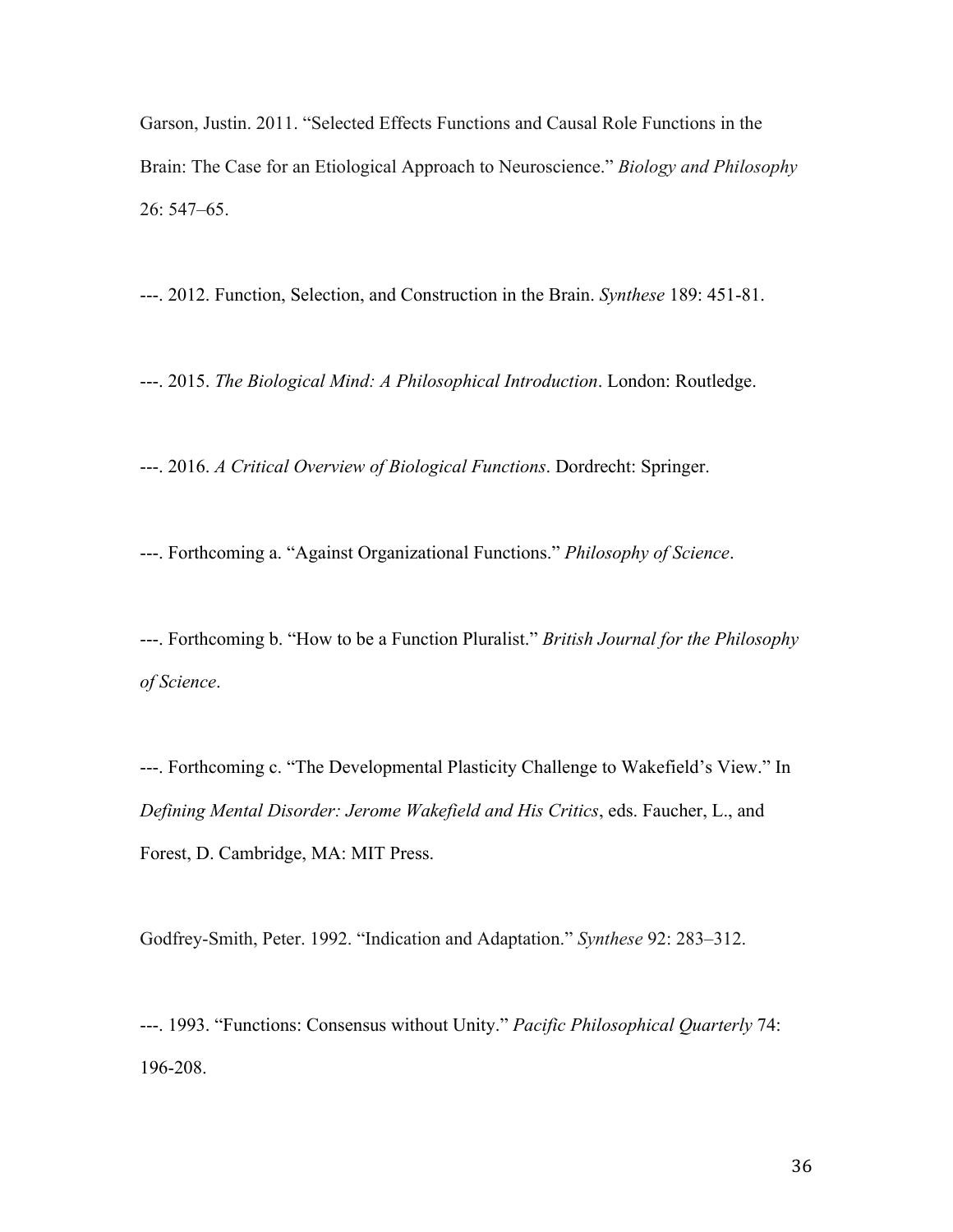---. 2009. *Darwinian Populations and Natural Selection*. Oxford: Oxford University Press.

Griffiths, Paul E. 1993. "Functional Analysis and Proper Function." *British Journal for the Philosophy of Science* 44: 409–22.

---. 2006. "Function, Homology, and Character Individuation." *Philosophy of Science* 73: 1–25.

Hausman, Daniel M. 2011. "Is an Overdose of Paracetamol Bad for One's Health?" *British Journal for the Philosophy of Science* 62: 657–68.

Hull, David L., Rodney E. Langman, and Sigrid S. Glenn. 2001. "A General Account of Selection: Biology, Immunology and Behavior." *Behavioral and Brain Sciences* 24:511– 27.

Innocenti, Giorgio M., and David J. Price. 2005. "Exuberance in the Development of Cortical Networks." *Nature Reviews Neuroscience* 6: 955-65.

Kandel, Eric R., et al. *Principles of Neural Science, 5th ed.* New York: McGraw Hills

Kingma, Elselijn. 2010. "Paracetamol, Poison, and Polio: Why Boorse's Account of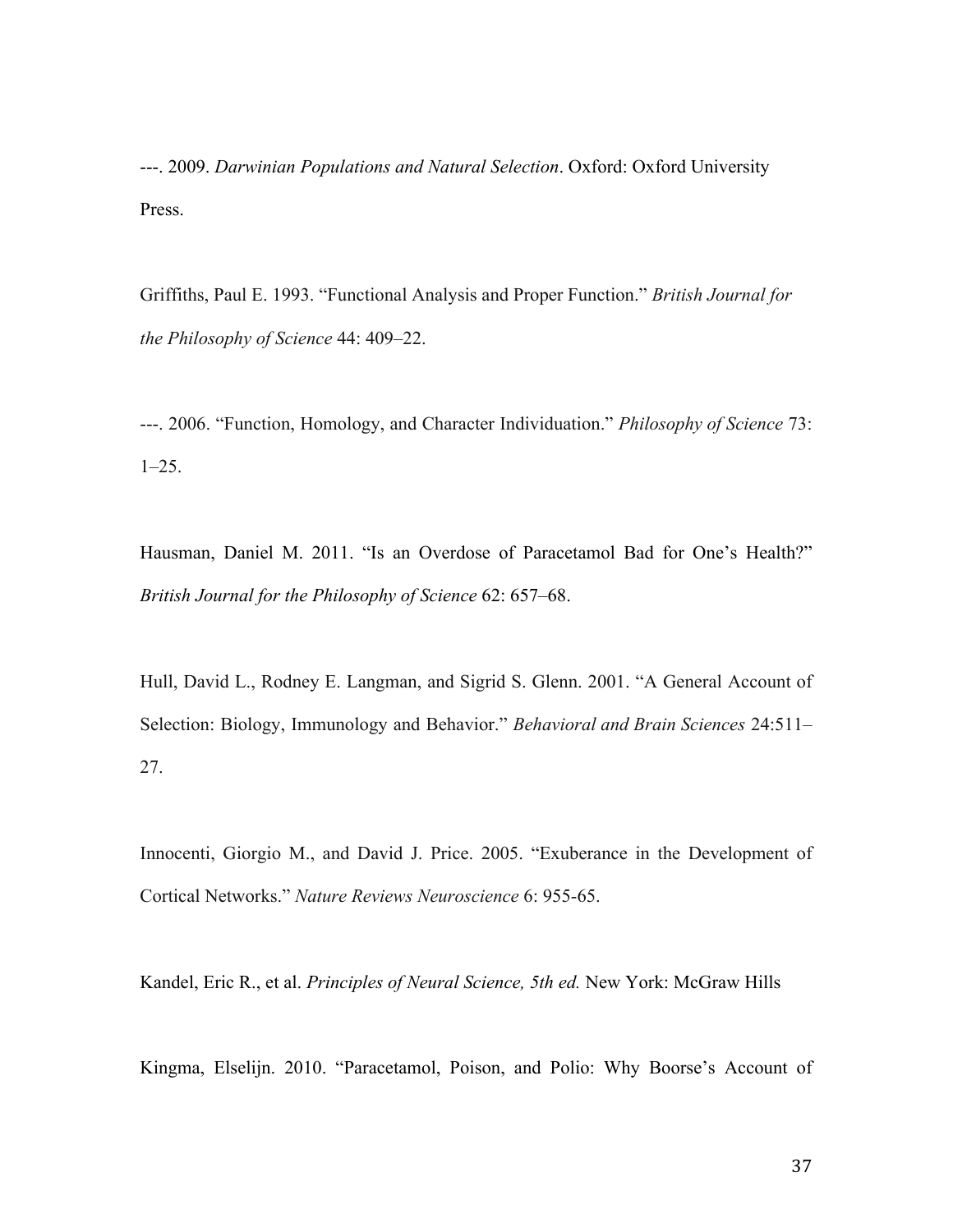Function Fails to Distinguish Health and Disease." *British Journal for the Philosophy of Science* 61: 241–64.

Kingsbury, Justine. 2008. "Learning and Selection." *Biology and Philosophy* 23: 493– 507.

Lewens, Tim. 2004. *Organisms and Artifacts: Design in Nature and Elsewhere*. Cambridge, MA: MIT Press.

Lewontin, Richard C. 1970. "The Units of Selection." *Annual Review of Ecology and Systematics* 1: 1-18.

Matthewson, John. 2015. "Defining Paradigm Darwinian Populations." *Philosophy of Science* 82: 178-97.

McDowell, J. J. 2009. "Behavioral and Neural Darwinism: Selectionist Function and Mechanism in Adaptive Behavior Dynamics." *Behavioural Processes* 84(1): 358-65.

McLaughlin, Peter. 2001. *What Functions Explain: Functional Explanation and Self-Reproducing Systems.* Cambridge: Cambridge University Press.

Millikan, Ruth G. 1984. *Language, Thought, and Other Biological Categories*. Cambridge, MA: MIT Press.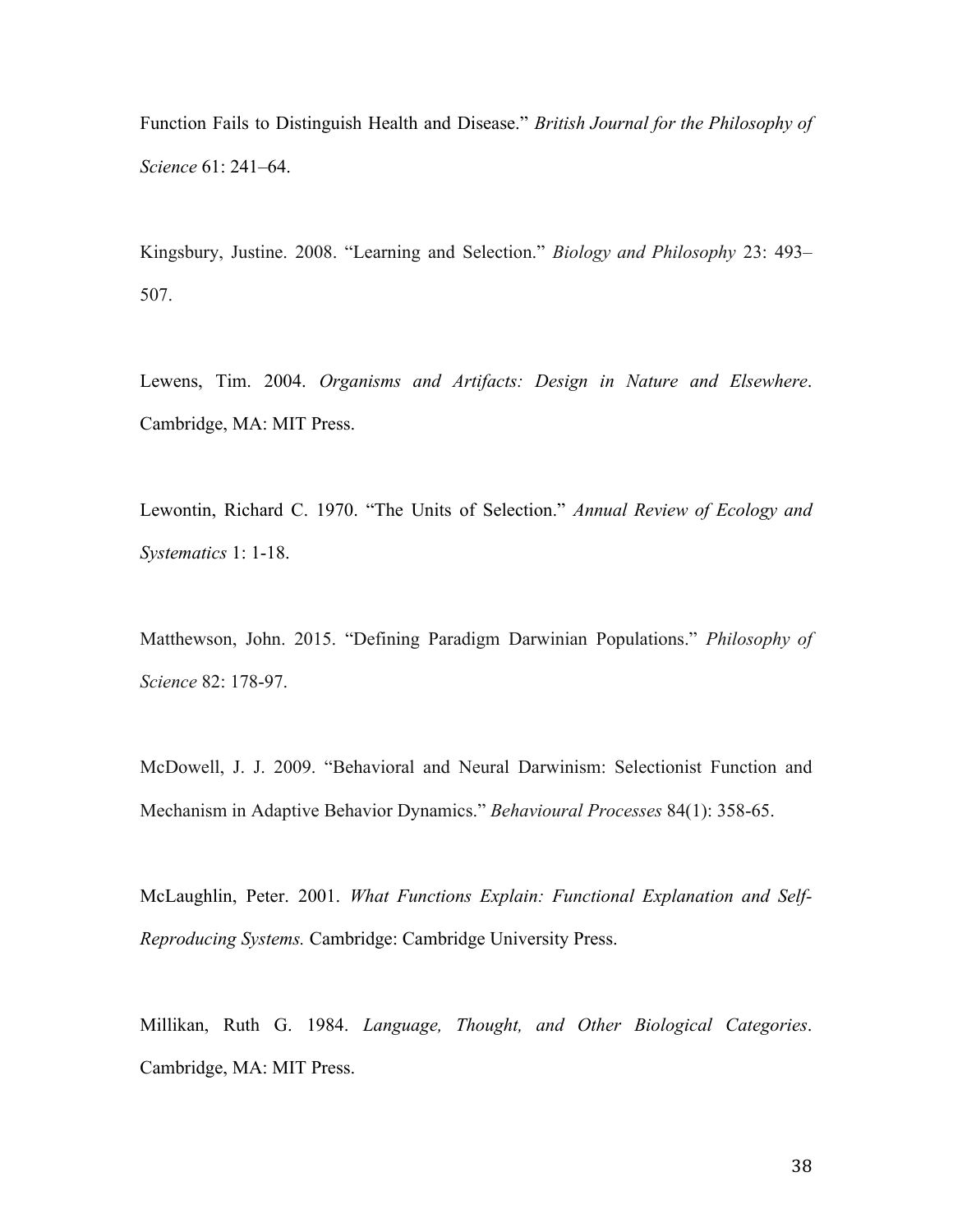---. 1989. "In Defense of Proper Functions." *Philosophy of Science* 56: 288-302.

Millstein, Roberta L. 2009. "Populations as Individuals." *Biological Theory* 4: 267–73.

Mossio, Matteo, Cristian Saborido, and Alvaro Moreno. 2009. "An Organizational Account for Biological Functions." *British Journal for the Philosophy of Science* 60: 813–41.

Neander, Karen. 1991. "Functions as Selected Effects: The Conceptual Analyst's Defense." *Philosophy of Science* 58:168–84.

---. 1999. "Fitness and the Fate of Unicorns." In V. G. Hardcastle (Ed.), Where biology meets psychology (pp. 3–26). Cambridge MA: MIT Press.

---. Forthcoming. *Informational Teleosemantics.* Cambridge, MA: MIT Press.

Neander, Karen, and Alex Rosenberg. 2012. "Solving the Circularity Problem for Functions." *Journal of Philosophy* 109: 613-22.

Papineau, David. 1984. Representation and Explanation. *Philosophy of Science* 51: 550- 72.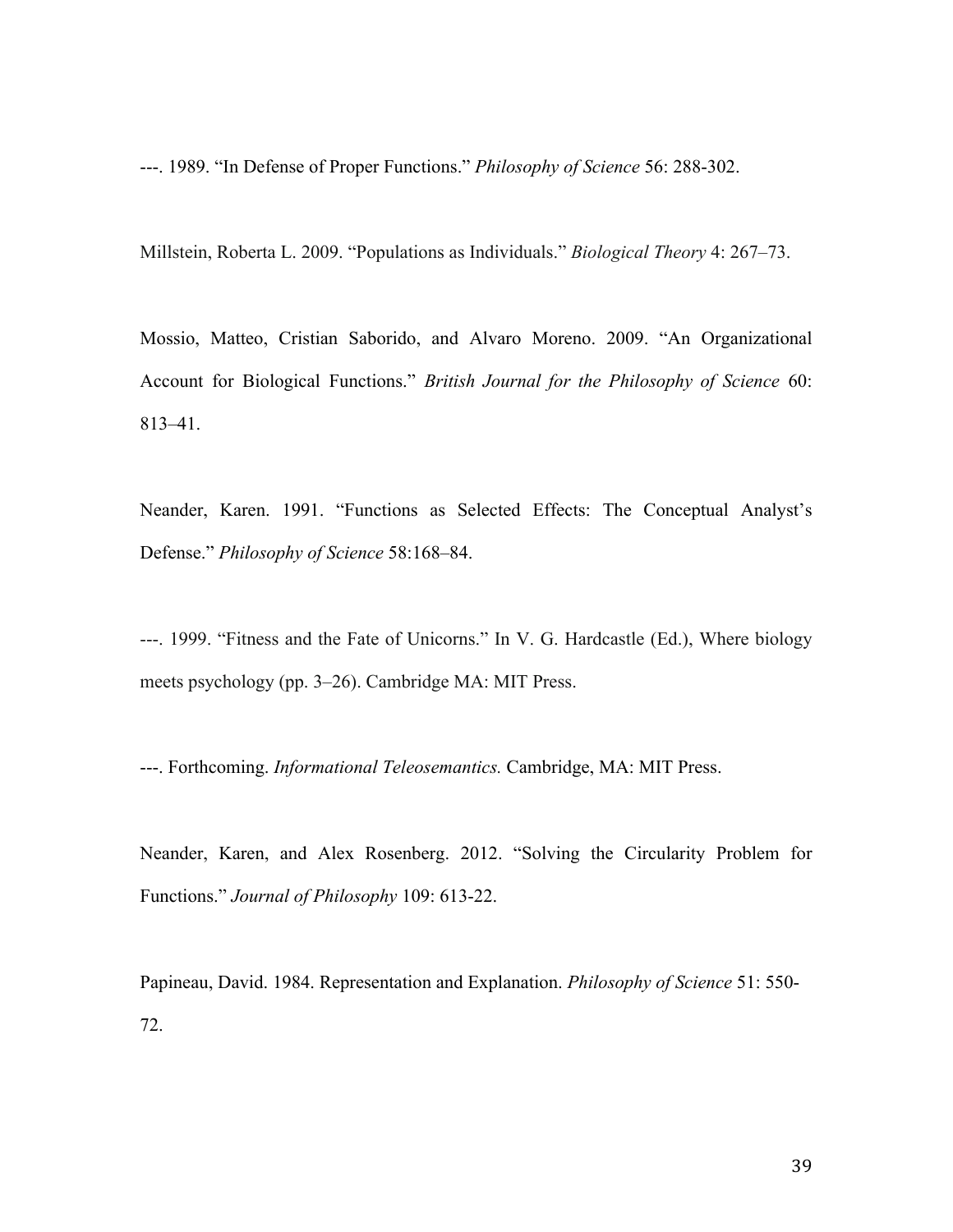---. 1987. *Reality and Representation*. Oxford: Blackwell.

Personius, K. E., B. S. Slusher, and S. B. Udin. 2016. *Journal of Neuroscience* 36: 8783- 789.

Purves, Dale. 1994. *Neural Activity and the Growth of the Brain*. Cambridge: Cambridge University Press.

Purves, Dale., L. E. White, and D. R. Riddle. (1996). "Is Neural Development Darwinian?" *Trends in Neuroscience* 19: 460–64.

Quartz, S. R. and T. J. Sejnowski. 1997. "The Neural Basis of Cognitive Development: A Constructivist Manifesto." *Behavioral and Brain Sciences* 20: 537-96.

Reeke, G. N. 2001. "Replication in Selective Systems: Multiplicity of Carriers, Variation of Information, Iteration of Encounters." *Behavioral and Brain Sciences* 24: 552-53.

Rowen, M. J., I. Klyubin, W. K. Cullen, and R. Anwyl. 2003. "Synaptic Plasticity in Animal Models of Early Alzheimer's Disease." *Philosophical Transactions of the Royal Society of London. Series B, Biological Sciences* 358:821-28.

Ruse, M. E. 1973. *The Philosophy of Biology*. Atlantic Highlands, NJ: Humanities Press.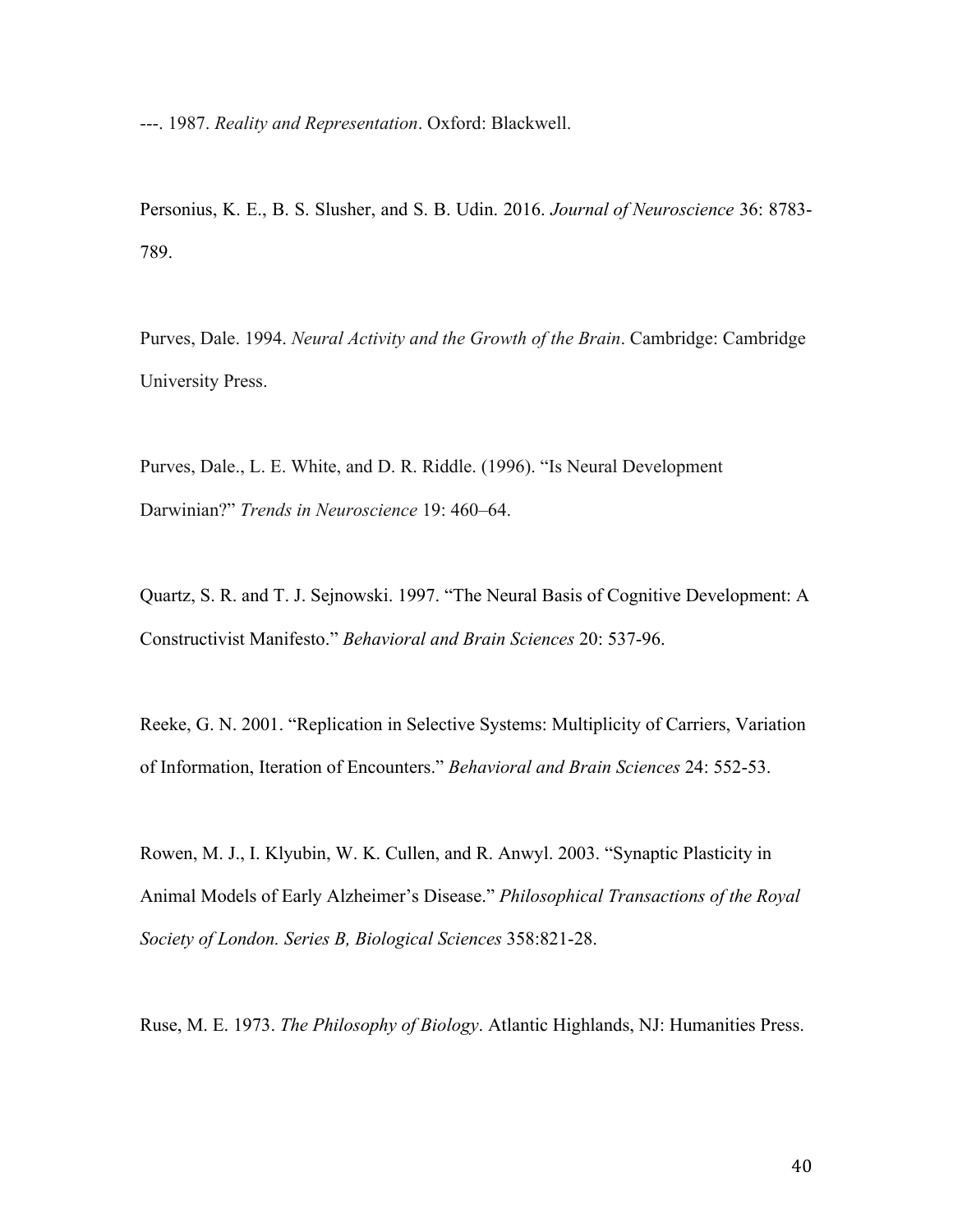Ryder, D. Forthcoming. *Models of the Brain: Naturalizing Human Intentionality.* Oxford: Oxford University Press.

Sarkar, S. 2005. *Molecular Models of Life*. Cambridge, MA: MIT Press.

Schaffner, K. 1993. *Discovery and Explanation in Biology and Medicine*. Chicago: University of Chicago Press.

Schlosser, G. 1998. "Self-re-production and Functionality: A Systems-Theoretical Approach to Teleological Explanation." *Synthese* 116: 303–54.

Sekar, A., et al. 2016. "Schizophrenia Risk from Complex Variation of Complement Component 4." *Nature* 530: 177-83.

Sober, E., and D. S. Wilson. 1998. *Unto Others: The Evolution and Psychology of Unselfish Behavior*. Cambridge, MA: Harvard University Press.

Turney, S. G., and J. W. Lichtman. 2012. "Reversing the Outcome of Synapse Elimination at Developing Neuromuscular Junctions In Vivo: Evidence for Synaptic Competition and Its Mechanism" *PLoS Biology* 10(6):e1001352.

Wakefield, J. C. 1991. "The Concept of Mental Disorder: On the Boundary Between Biological Facts and Social Values." *American Psychologist* 47: 373–88.